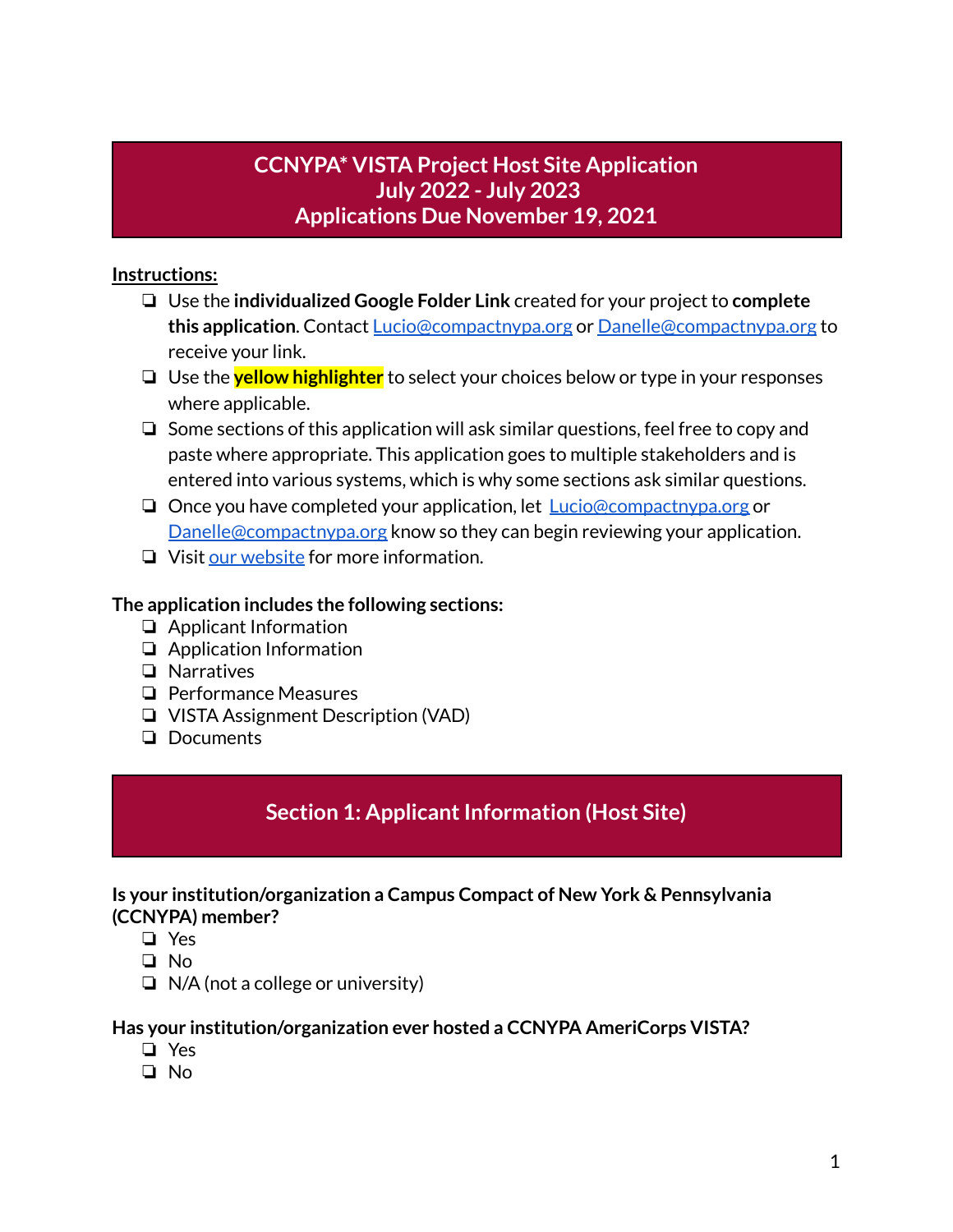#### **Institution/organization type:**

- ❏ College/University
- ❏ Non-Profit
- ❏ K-12 School
- ❏ Other (please specify):

**If you're a community organization, which higher education institution(s) will you be partnering with?** Type response here:

| Institution/Organization Information                      |  |
|-----------------------------------------------------------|--|
| <b>Institution/Organization Name:</b>                     |  |
| <b>EIN Number:</b>                                        |  |
| <b>Mailing Address</b><br>Street:                         |  |
| City:                                                     |  |
| State:                                                    |  |
| Zip Code: (Must Include 4 Digit<br><b>Code Extension)</b> |  |

| <b>Host Site Supervisor Information</b> |  |  |
|-----------------------------------------|--|--|
| Name:                                   |  |  |
| Title:                                  |  |  |
| <b>Phone Number:</b>                    |  |  |
| Email:                                  |  |  |

**Willthis person have full or part-time responsibility for supervision?**

- ❏ Full-Time Responsibility
- ❏ Part-Time Responsibility

#### **Is there an additional person who will be supervising the VISTA?**

- ❏ Yes, please provide contact information:
- ❏ No

#### **Budget Authority Information**

(person with the authority to commit to funds on behalf of the applicant)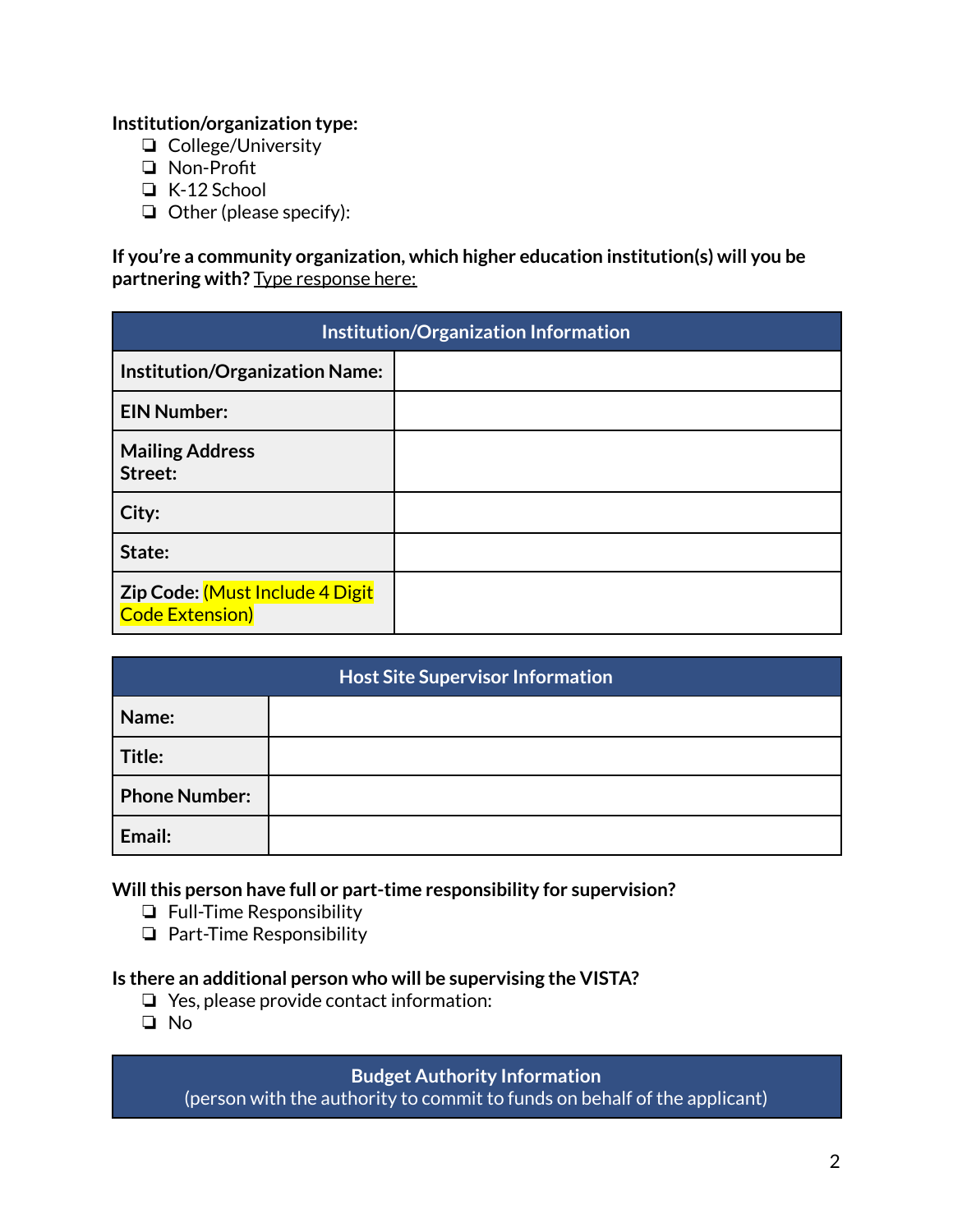| Name:                |  |
|----------------------|--|
| <b>Phone Number:</b> |  |
| Email:               |  |

| ADA Compliance Officer for your Institution/Organization |  |  |
|----------------------------------------------------------|--|--|
| Name:                                                    |  |  |
| <b>Phone Number:</b>                                     |  |  |
| Email:                                                   |  |  |

# **Section 2: Application Information**

| <b>VISTA Project Information</b>                                                                      |  |  |
|-------------------------------------------------------------------------------------------------------|--|--|
| <b>Project Location City:</b>                                                                         |  |  |
| <b>Project Location County:</b>                                                                       |  |  |
| <b>Community Partner</b><br><b>Organization /College</b><br>that the VISTA Project<br>will work with: |  |  |
| <b>Contact Person at</b><br><b>Community Partner:</b>                                                 |  |  |
| <b>Title of Contact Person:</b>                                                                       |  |  |
| <b>Email of Contact Person:</b>                                                                       |  |  |

## **VISTA Project Year?**

- ❏ Year 1
- ❏ Year 2
- ❏ Year 3
- ❏ Requesting Beyond Year 3

## **VISTA Project Focus Area**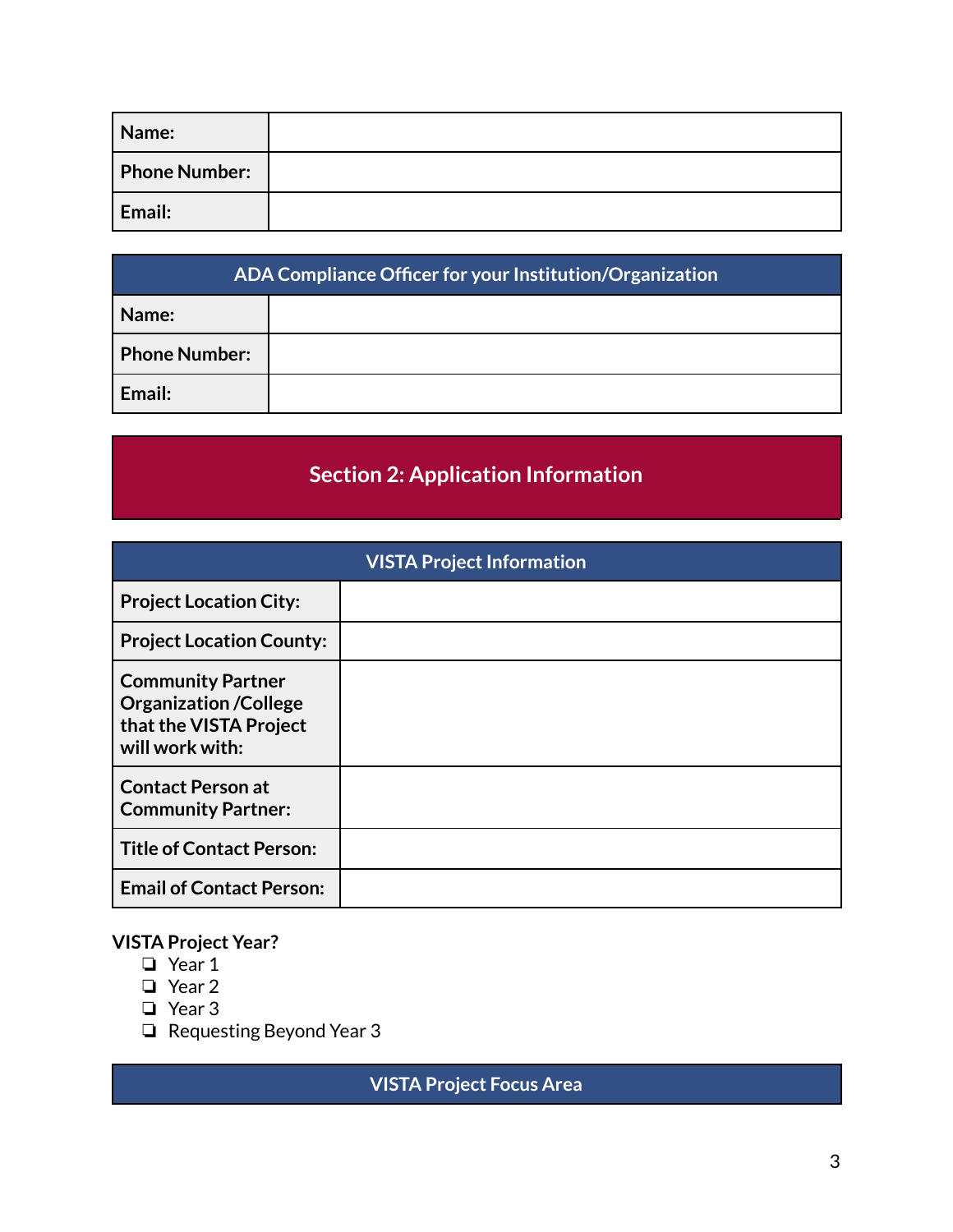| Please only select 1 focus area and 1 project priority (this helps with reporting) |                                        |
|------------------------------------------------------------------------------------|----------------------------------------|
| <b>Focus Area</b>                                                                  | <b>Project Priority</b>                |
|                                                                                    | Housing & Eviction Prevention          |
| <b>Economic Opportunity</b>                                                        | Employment/Workforce Development       |
|                                                                                    | <b>Bridging the Digital Divide</b>     |
|                                                                                    | <b>School Readiness</b>                |
|                                                                                    | K-12 Success                           |
| <b>Education</b>                                                                   | Career and Technical Education (CTE)   |
|                                                                                    | <b>College Access and Success</b>      |
|                                                                                    | <b>STEM</b>                            |
|                                                                                    | <b>Access to Healthcare</b>            |
| <b>Healthy Futures</b>                                                             | <b>Food Security</b>                   |
|                                                                                    | Opioid Addiction Prevention & Recovery |
|                                                                                    | <b>Economic Opportunity</b>            |
| <b>Veterans and Military Families</b>                                              | Education                              |
|                                                                                    | <b>Healthy Futures</b>                 |
| <b>Tackling the Climate Crisis</b><br>/Environmental Stewardship                   |                                        |
| <b>Advancing Racial Equity &amp; Support for</b><br><b>Underserved Communities</b> |                                        |

| <b>Target Populations</b>                                                                 |                                                       |  |
|-------------------------------------------------------------------------------------------|-------------------------------------------------------|--|
| Select one or more of the target populations your project intends to bring out of poverty |                                                       |  |
| Low-income Native Americans, Native<br>Alaskans & Pacific Islanders                       | Individuals and families experiencing<br>homelessness |  |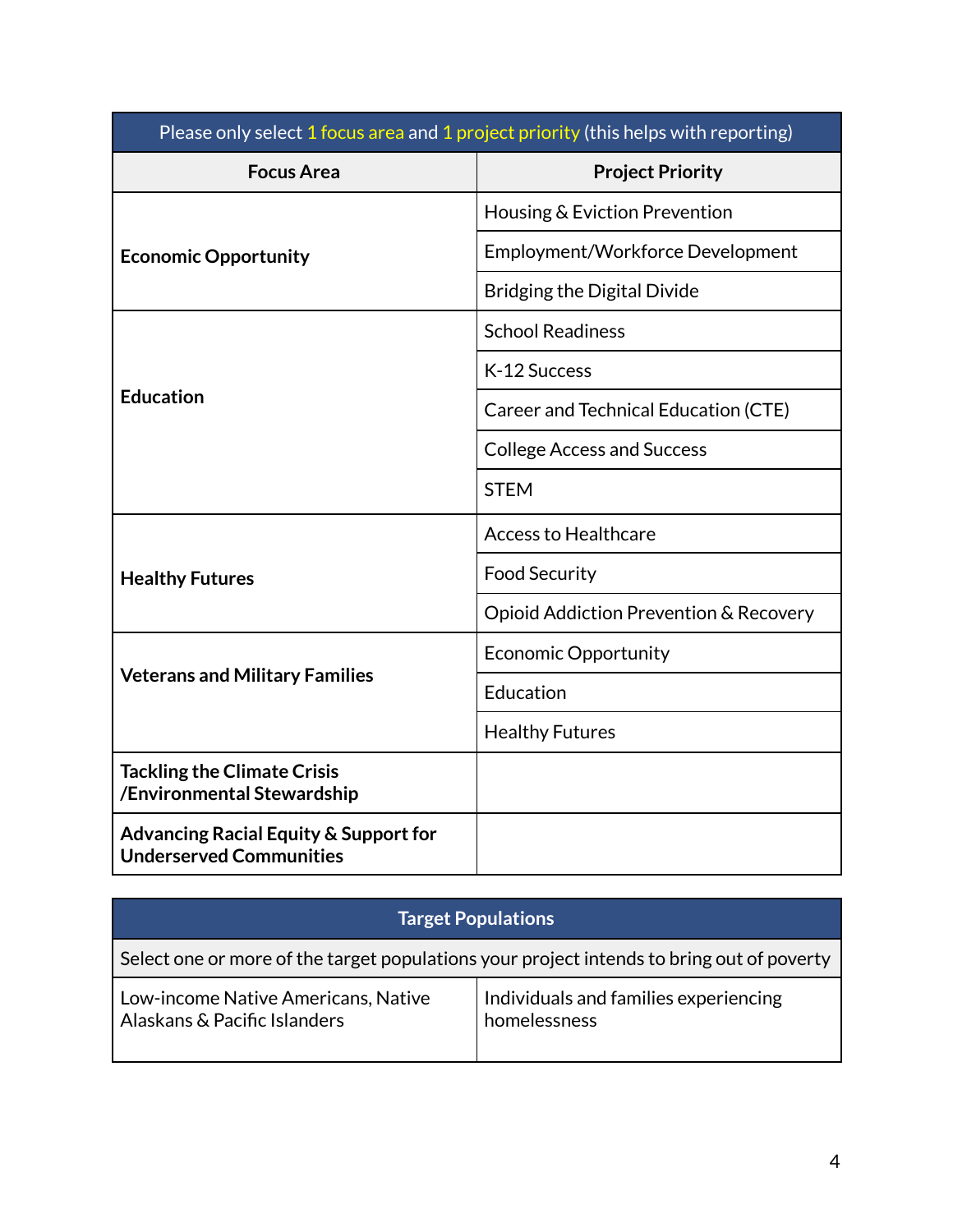| Low-income individuals with disabilities | Low-income formerly incarcerated youth  |
|------------------------------------------|-----------------------------------------|
| Low-income communities                   | Low-income formerly incarcerated adults |
| Unemployed individuals                   | Low-income veterans                     |
| Low-income adults                        | Low-income military families            |
| Low-income youth                         |                                         |

## **Opportunity Listing for Recruitment Purposes**

2,000 *character* limit total for the following 7 questions, provide a few sentences for each question.

## \*Visit our [website](http://www.compactnypa.org/americorps-vista.html) for a resource on writing opportunity listings

| The Two-Line Teaser: 200 characters,<br>promotional pitch for your project                                           |            |
|----------------------------------------------------------------------------------------------------------------------|------------|
| Where is the project located?                                                                                        | -NY<br>-PA |
| <b>Agency's Goal/Mission:</b>                                                                                        |            |
| The general tasks and activities the<br>VISTA will perform to implement the<br>proposed project:                     |            |
| *Use the "service activities" chart in the<br>performance measure section of this<br>application to align activities |            |
| Specific attributes and skills you are<br>seeking:                                                                   |            |
| If candidates are moving from out of<br>town, what would you want them to<br>know about your<br>city/town/community? |            |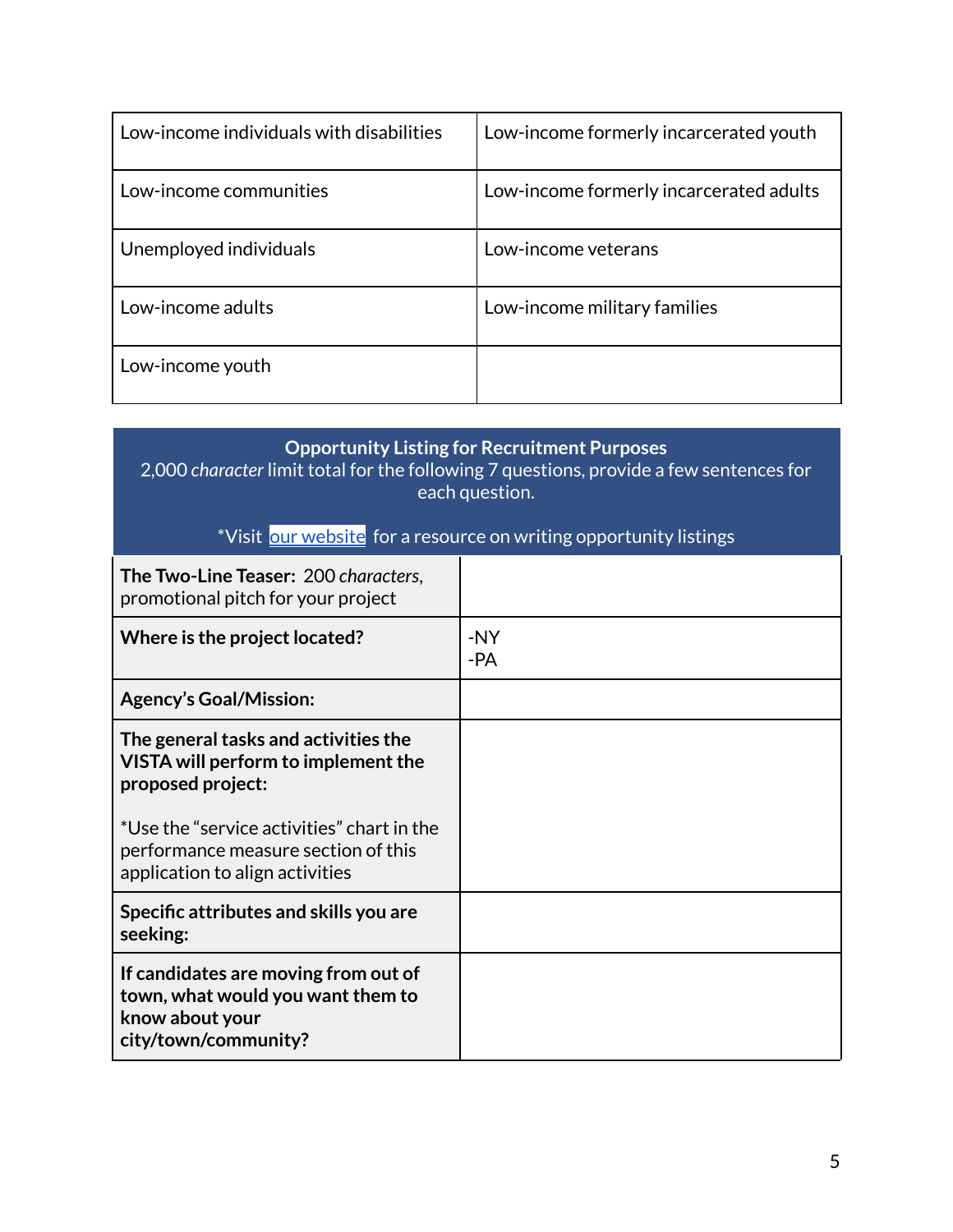| How will the selected Project Focus<br>Area impact the community and fulfill<br>the anti-poverty goals? (found in HSA |  |
|-----------------------------------------------------------------------------------------------------------------------|--|
| Guidance document & on our website)                                                                                   |  |

| <b>Recruiter Contact Information</b><br>Who will be responsible for the recruitment of the VISTA member? |  |  |
|----------------------------------------------------------------------------------------------------------|--|--|
| Name:                                                                                                    |  |  |
| <b>Address</b><br>Street:                                                                                |  |  |
| City:                                                                                                    |  |  |
| State:                                                                                                   |  |  |
| $Zip Code + 4:$                                                                                          |  |  |
| <b>Phone Number:</b>                                                                                     |  |  |
| Email:                                                                                                   |  |  |
| Website:                                                                                                 |  |  |

**Select all additional benefits your program will offer to the VISTA member:**

- ❏ Housing
- ❏ Meal Plans
- ❏ Transportation Assistance
- ❏ Community Memberships
- ❏ Access to things on Campus (Fitness Center, Workshops, etc.)
- ❏ Other (please specify)

| Additional Requirements your Institution/Organization might include        |  |
|----------------------------------------------------------------------------|--|
| <b>Car Recommended:</b>                                                    |  |
| Permits part-time employment and<br>attendance of school during off hours: |  |
| <b>Secondary Language:</b>                                                 |  |
| Skills:                                                                    |  |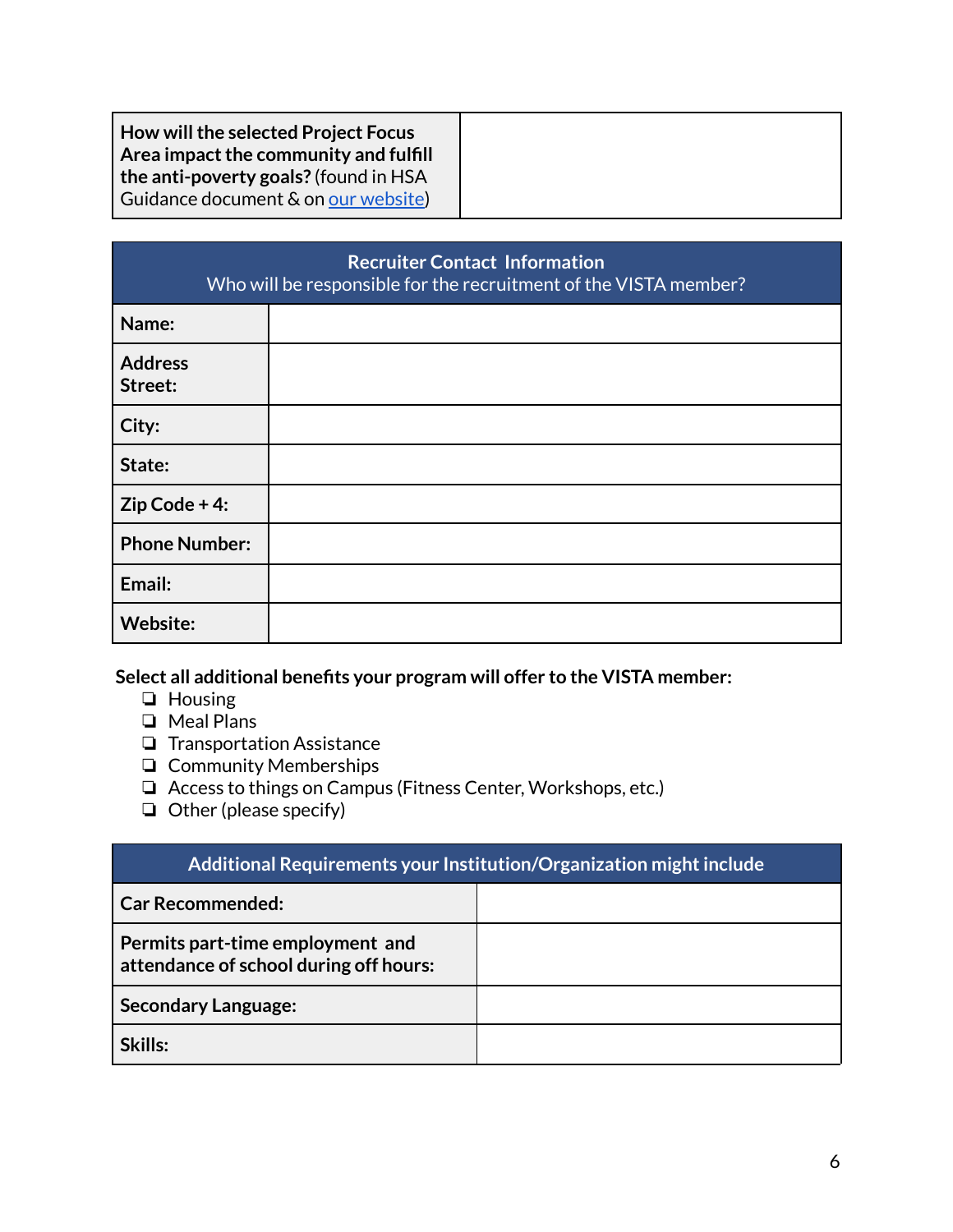## **Section 3: Narratives**

#### **Community Need**

In this section describe the unmet poverty-related community need(s) you propose to address using AmeriCorps VISTA resources. Clearly describe the poverty-related need and the local beneficiary community, as well as how the planned program strategy (i.e., intervention) will lead to the final planned outcomes for the beneficiary community.

This community need section should be between 250-1,000 words total for the following 5 questions.

| The community you plan to serve, using<br>data that are current, objective, and<br>specific to the community:                                                                                                                                                                                                                                                                      |  |
|------------------------------------------------------------------------------------------------------------------------------------------------------------------------------------------------------------------------------------------------------------------------------------------------------------------------------------------------------------------------------------|--|
| These data should substantiate the<br>need(s) you aim to address.                                                                                                                                                                                                                                                                                                                  |  |
| Cite the data source(s)                                                                                                                                                                                                                                                                                                                                                            |  |
| The specific low-income population your<br>project intends to serve (selected above):                                                                                                                                                                                                                                                                                              |  |
| Why the needs are not being met now:                                                                                                                                                                                                                                                                                                                                               |  |
| How your proposed project relates to the<br>programming priorities of VISTA:                                                                                                                                                                                                                                                                                                       |  |
| A summary of how your project will<br>ultimately strengthen the community and<br>bring individuals out of poverty:                                                                                                                                                                                                                                                                 |  |
| This should include a description of how<br>the planned program strategy (i.e.,<br>intervention) will address the<br>poverty-related need and will lead to the<br>final planned anti-poverty outcomes.<br>Include any evidence that suggests your<br>approach will be successful. Evidence<br>could include past performance, results<br>from credible research, or results from a |  |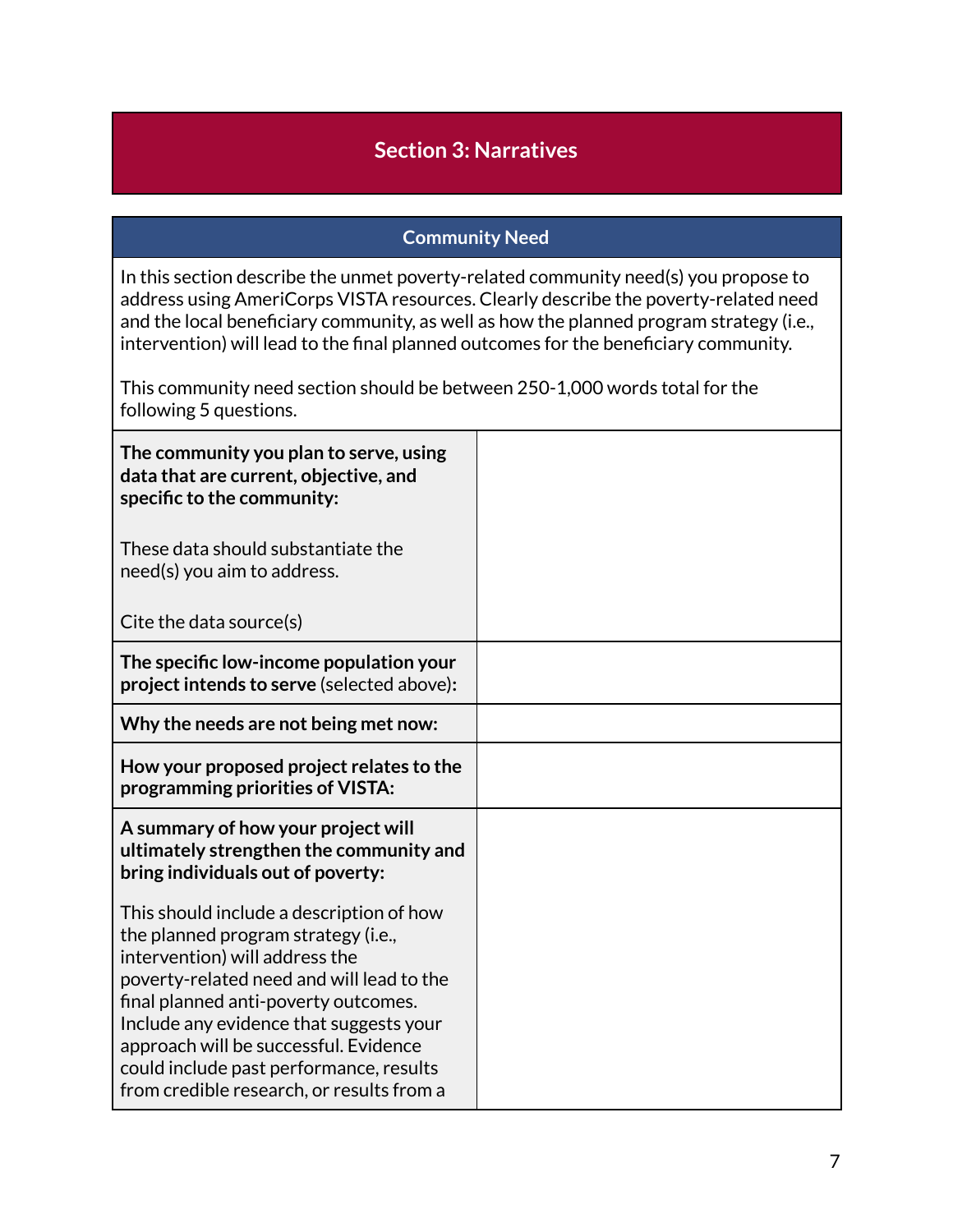| similar, successful program. Evidence<br>would provide the basis for decisions<br>about the design, frequency, and intensity<br>of the proposed intervention.                                                                                                                                                                                                                                                                                                                                                                                                                                                                                                                                                                                                                                               |  |
|-------------------------------------------------------------------------------------------------------------------------------------------------------------------------------------------------------------------------------------------------------------------------------------------------------------------------------------------------------------------------------------------------------------------------------------------------------------------------------------------------------------------------------------------------------------------------------------------------------------------------------------------------------------------------------------------------------------------------------------------------------------------------------------------------------------|--|
| <b>For example:</b> An applicant proposes to<br>engage VISTAs to create a volunteer<br>recruitment and management system in<br>which recruited community volunteers will<br>tutor third-grade students in an<br>impoverished area in a low-performing<br>school for an hour a day, three days per<br>week. The applicant believes that as a<br>result of the tutoring, the students ongoing<br>academic performance will improve. To<br>support this programming approach, the<br>applicant would describe any evidence<br>(e.g., an independent study from a<br>university) that the intervention (a certain<br>set of tutoring activities delivered to a<br>specific target population by community<br>volunteers for one hour, three times per<br>week) will result in improved academic<br>performance. |  |

## **Strengthening Communities**

In this section, describe how your VISTA project aims to complement or expand current efforts in the community to address the need(s) described.

This strengthening communities section should be between 250-1,000 words total for the following two questions.

| A description of how the project will be<br>designed to build long-term<br>sustainability in an organization or<br>program to ensure it continues after<br><b>VISTA resources end:</b> |  |
|----------------------------------------------------------------------------------------------------------------------------------------------------------------------------------------|--|
| A discussion of how this approach will<br>change over time as the VISTA(s)<br>implements the project and builds<br>capacity:                                                           |  |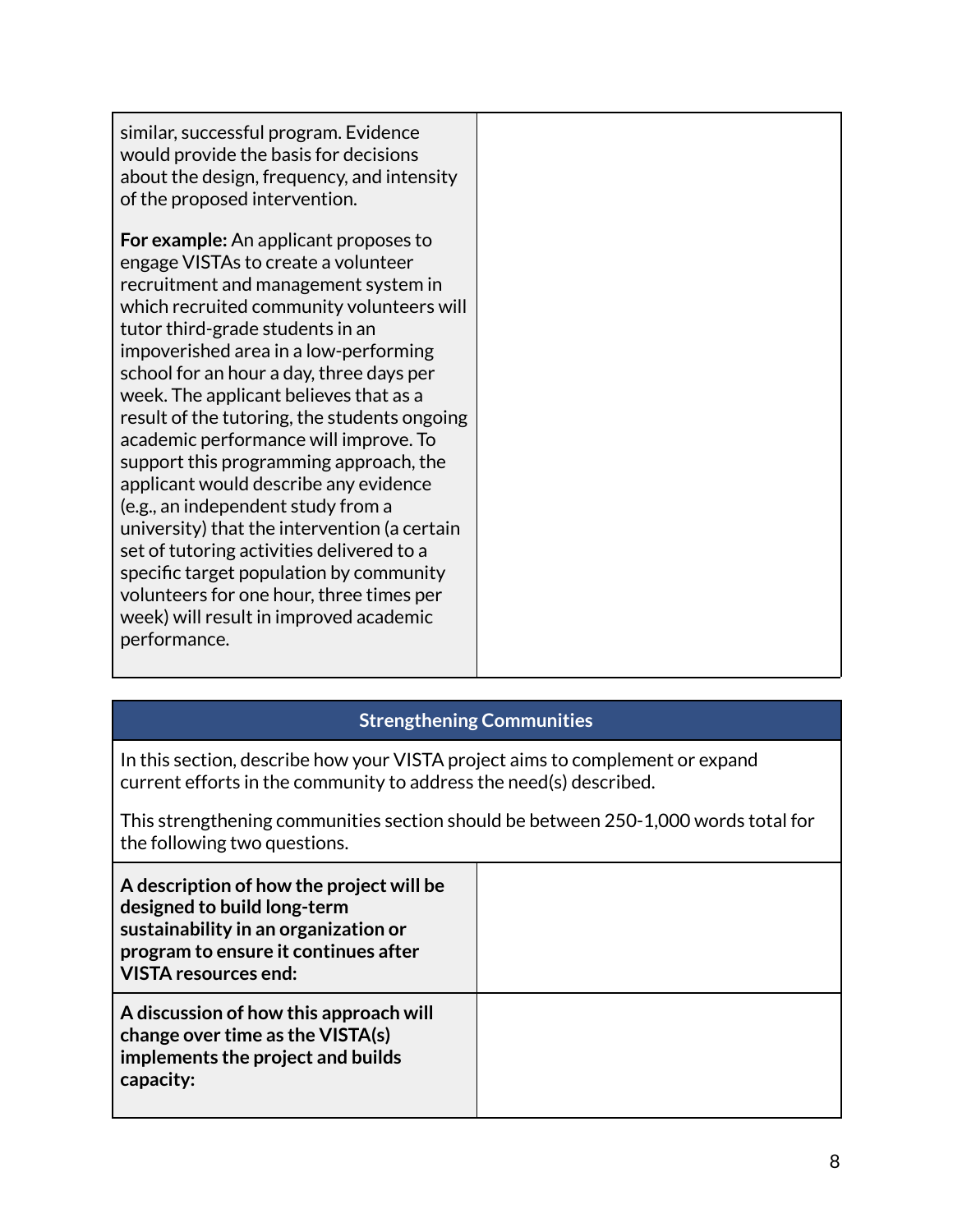### **Organizational Capacity**

Detail your organization's capacity to manage a federal national service program

This organizational capacity section should be between 250-1,000 words total for the following six questions.

| What is your organization's experience<br>operating anti-poverty programming in<br>the identified area(s) of activity? Provide<br>examples of past work in this area.                   |  |
|-----------------------------------------------------------------------------------------------------------------------------------------------------------------------------------------|--|
| What community partners will be<br>engaged with the project and what will be<br>their roles?                                                                                            |  |
| *Align this narrative with the "Advisory<br>Council" chart listed after the "Project<br>Management" narrative.                                                                          |  |
| If your organization currently sponsors or<br>has previously sponsored AmeriCorps<br>members (including VISTAs), please<br>include a brief description of their<br>assigned activities. |  |
| Describe how you will manage the<br>project, and recruit and supervise the<br>VISTA member(s).                                                                                          |  |
| How will other staff or volunteers be<br>involved in the project?                                                                                                                       |  |
| What resources - including office and<br>desk space, access to computer and<br>phone, and other supplies - will you<br>provide to the VISTA member?                                     |  |

**Project Management**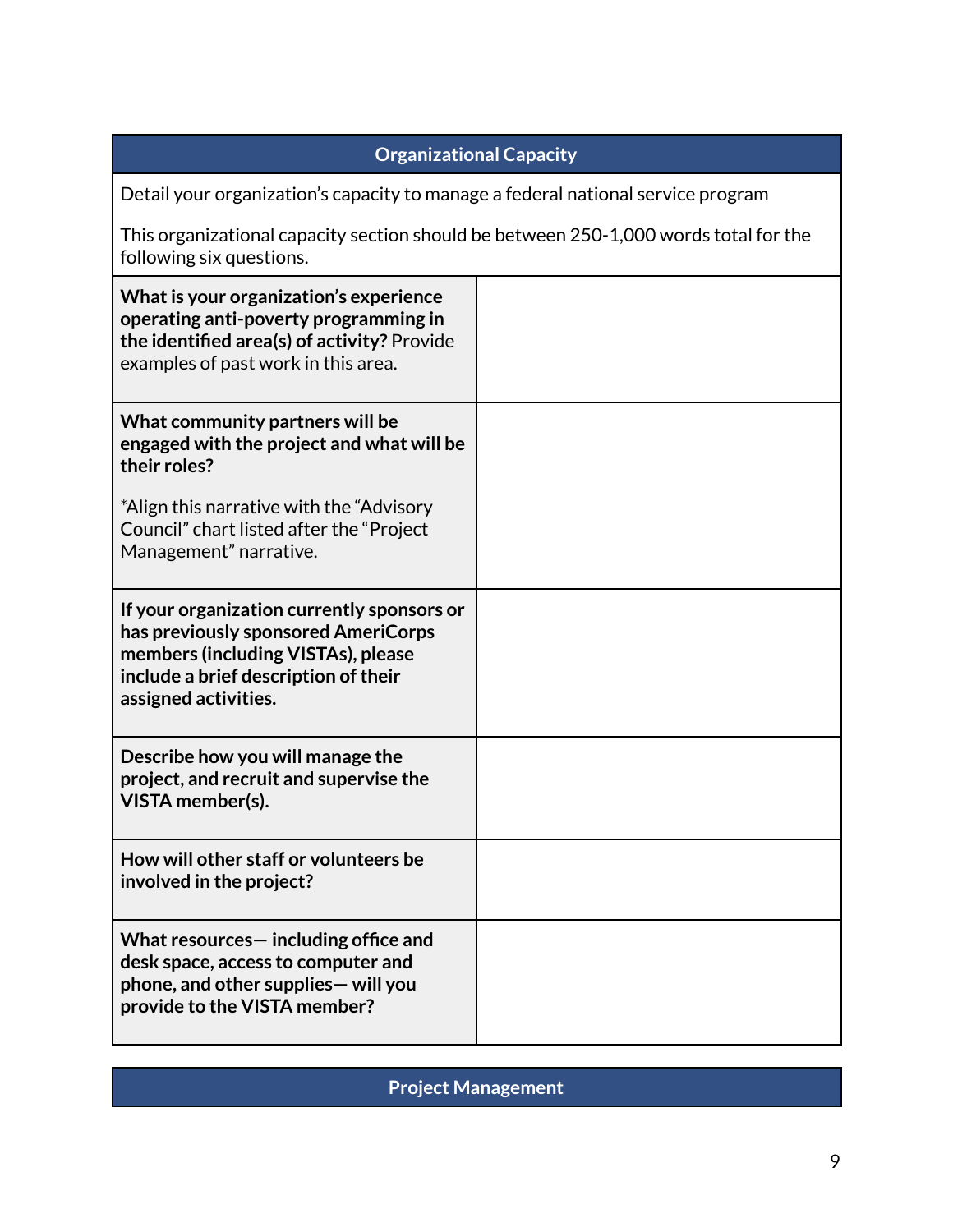Describe your plan for providing daily supervision to the VISTA member assigned to the project.

This project management section should be between 250 -1,000 words total for the following six questions.

| Name of the supervisor(s), indicating<br>whether supervision will be a part- or<br>full-time responsibility:                                                                                                                                                                                                                                                                             |  |
|------------------------------------------------------------------------------------------------------------------------------------------------------------------------------------------------------------------------------------------------------------------------------------------------------------------------------------------------------------------------------------------|--|
| Strategies you aim to employ to ensure<br>the VISTA member is prepared for their<br>assignment and the ongoing support you<br>will provide:                                                                                                                                                                                                                                              |  |
| Plans for monitoring the member's<br>progress in meeting the duties listed in<br>their VISTA Assignment Description<br>(VAD) relative to the project plan:                                                                                                                                                                                                                               |  |
| <b>Project sites - If sites other than your</b><br>organization will host and supervise the<br>VISTA member, please describe the nature<br>of your organization's relationship with<br>these other organizations.<br>Also provide your plan for coordinating<br>supervision of the member assigned to<br>other organizations (e.g., who at the site<br>will undertake supervision, etc.) |  |
| <b>Community involvement -Describe how</b><br>you will ensure that the low-income<br>community has input into the project plan,<br>execution of the project, and ongoing<br>support.                                                                                                                                                                                                     |  |
| Assessment of project performance -<br>Please describe your plans for assessing<br>progress toward achieving your project's<br>projected outputs and outcomes. Include<br>detail regarding measurement tools to be                                                                                                                                                                       |  |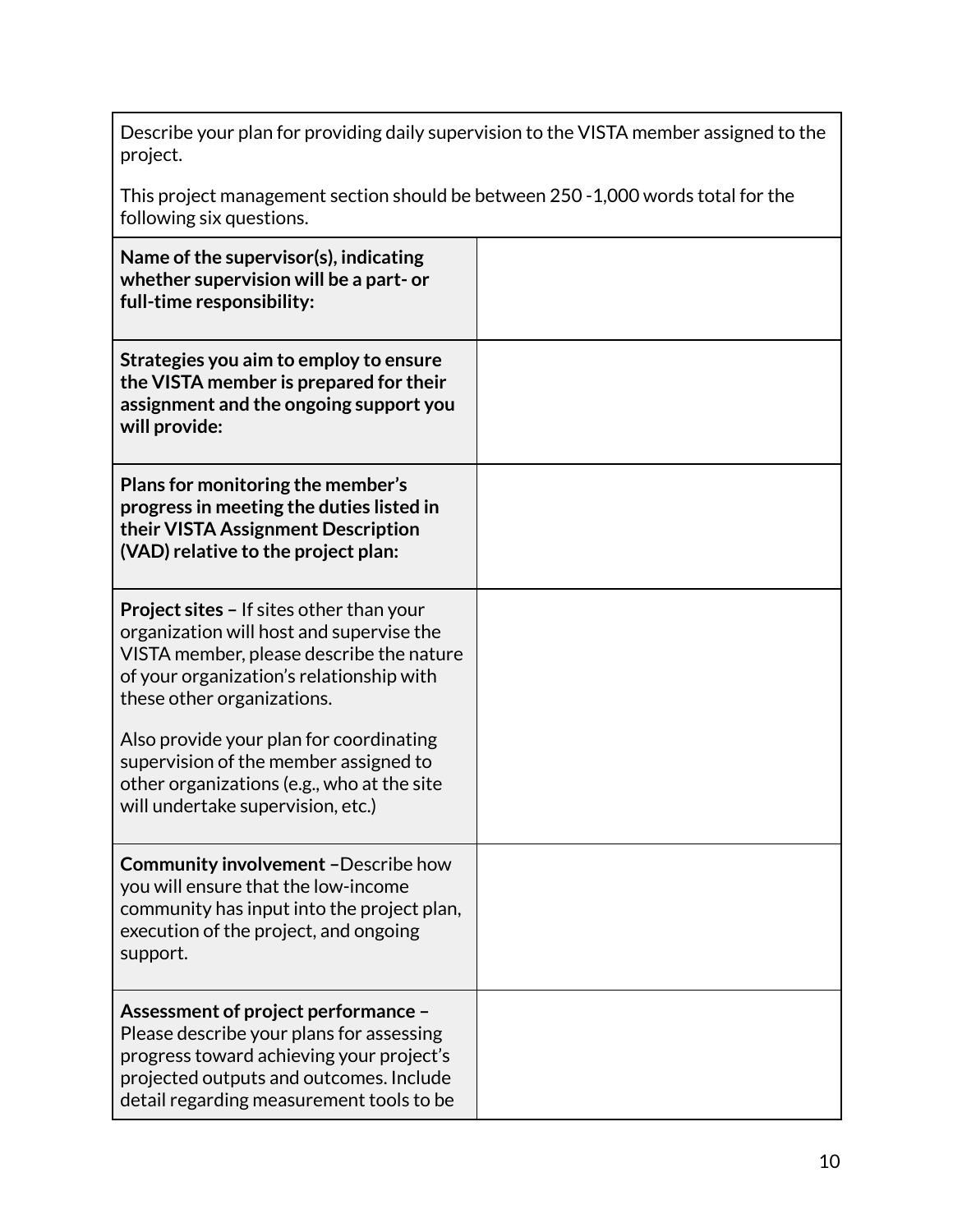| used (e.g., surveys, databases, etc.), data<br>tracking, collection, aggregation, and the<br>methods you will use to coordinate with<br>any subsites in assessing performance. |  |
|--------------------------------------------------------------------------------------------------------------------------------------------------------------------------------|--|
|                                                                                                                                                                                |  |

### **Advisory Council for VISTA Project**

Name and describe each of the community partners for this project. Explain each partner's role in the planning, implementation, and evaluation of this proposed project. **There should be members from the community that your projectis serving on this Advisory Council, ideally 51% ofthe advisory council.**

| <b>Name</b> | <b>Organization Name or</b><br>"Community Member" | Role in the VISTA Project<br>(i.e. planning, fundraising,<br>implementation,<br>feedback/evaluation) |
|-------------|---------------------------------------------------|------------------------------------------------------------------------------------------------------|
|             |                                                   |                                                                                                      |
|             |                                                   |                                                                                                      |
|             |                                                   |                                                                                                      |
|             |                                                   |                                                                                                      |
|             |                                                   |                                                                                                      |
|             |                                                   |                                                                                                      |
|             |                                                   |                                                                                                      |
|             |                                                   |                                                                                                      |
|             |                                                   |                                                                                                      |
|             |                                                   |                                                                                                      |

## **Recruitment and Development**

This recruitment and development section should be between 250-1,000 words total for the following six questions.

| Your organization's methods for  |  |
|----------------------------------|--|
| recruiting qualified candidates: |  |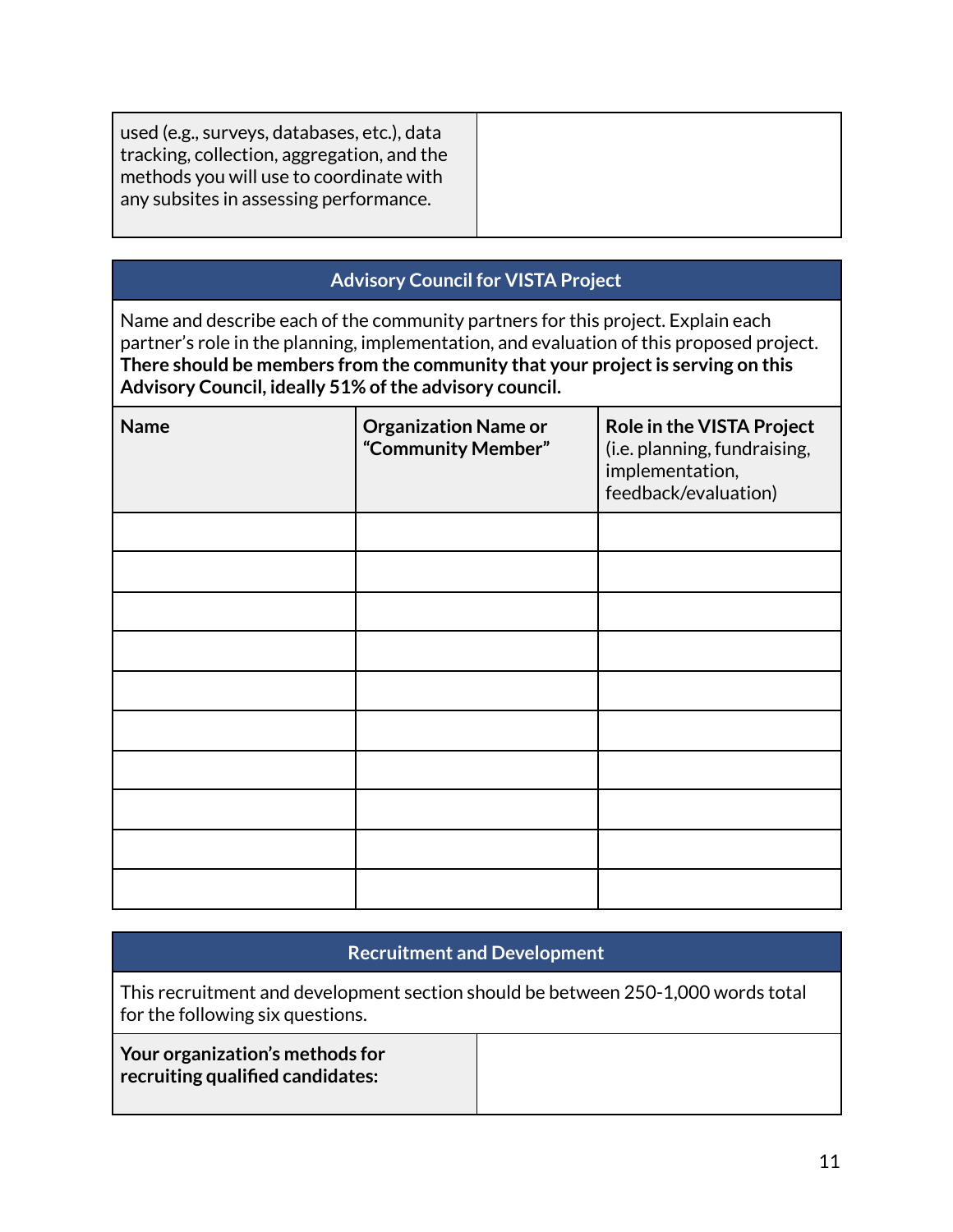| The skills a VISTA should bring to the<br>position to have a successful year?                                                                                                                                                                                                                                                                                        |  |
|----------------------------------------------------------------------------------------------------------------------------------------------------------------------------------------------------------------------------------------------------------------------------------------------------------------------------------------------------------------------|--|
| How your organization would provide<br>reasonable accommodations to VISTAs<br>with disabilities:                                                                                                                                                                                                                                                                     |  |
| Federal law requires that VISTA<br>sponsoring organizations make reasonable<br>accommodations to meet the needs of<br>qualified persons with disabilities wishing<br>to serve as VISTAs.                                                                                                                                                                             |  |
| The service-related transportation needs<br>of the position. Service-related<br>transportation is travel outside of the<br>member's daily commute:                                                                                                                                                                                                                   |  |
| Is it necessary for the candidate to have a<br>privately owned vehicle or is the position<br>accessible via public transit or does the<br>position require use of an agency vehicle?<br>How far might the VISTA travel on a<br>monthly basis for service-related<br>commitments? What is your organizations'<br>reimbursement process for service-related<br>travel? |  |
| Whether your organization has the<br>capacity to provide additional incentives,<br>such as housing assistance:                                                                                                                                                                                                                                                       |  |
| If so, provide detailed information to<br>determine if the incentives are allowable<br>based on VISTA regulations.                                                                                                                                                                                                                                                   |  |
| The plan for on-site orientation of the<br>VISTA member to your organization and<br>the community within the first month of<br>service:                                                                                                                                                                                                                              |  |
| VISTA sponsors are expected to provide                                                                                                                                                                                                                                                                                                                               |  |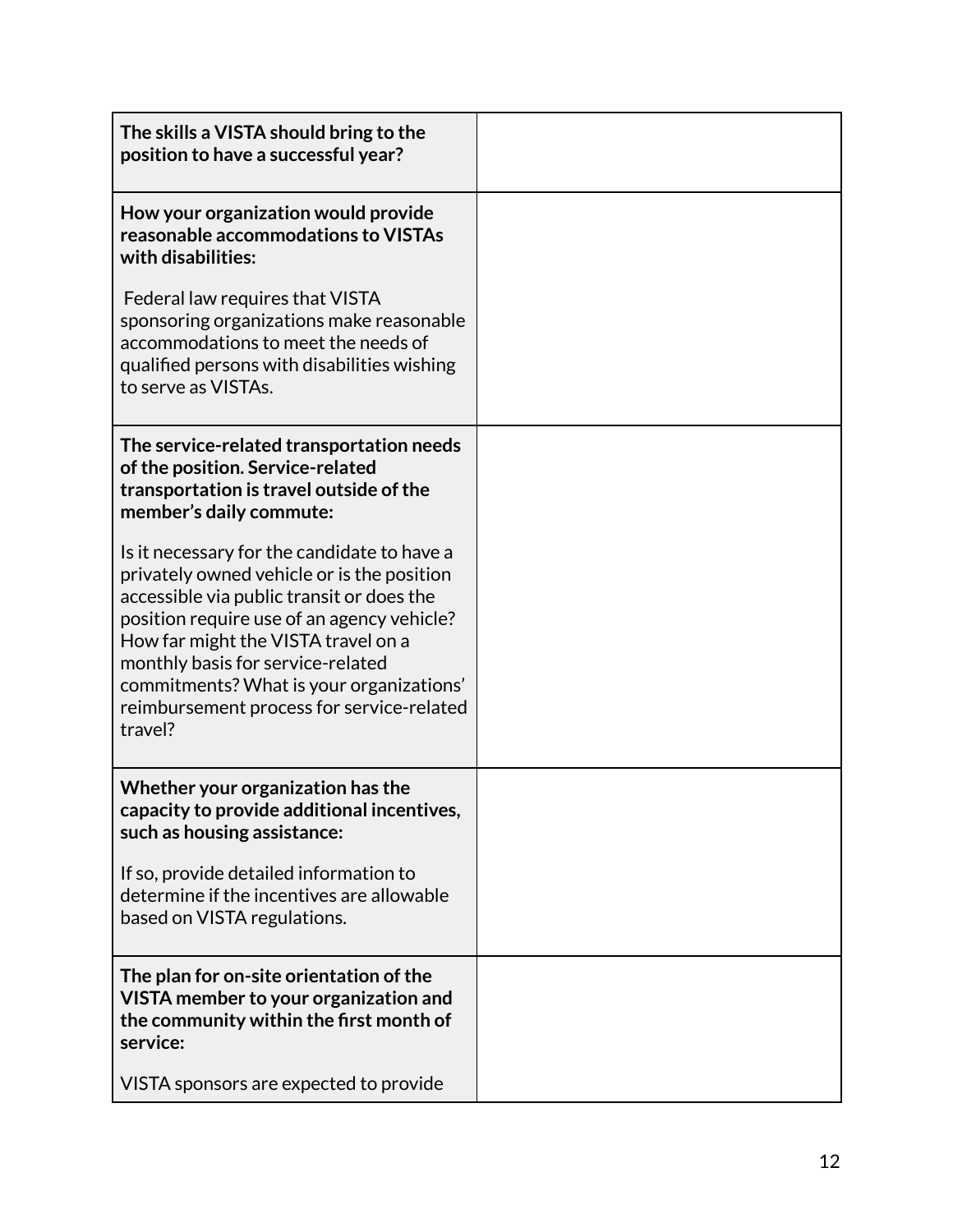#### **Summary of Accomplishments** (Year 2 & Year 3 Projects Only)

This summary of accomplishments section should be between 250-1,000 words total for the following two questions.

| Provide a description of the project's<br>accomplishments to date:                                                       |  |
|--------------------------------------------------------------------------------------------------------------------------|--|
| Describe progress made towards the<br>performance measures and any<br>goals/tasks provided in the narrative<br>sections: |  |

## **Section 4: Performance Measures**

The performance measures you enter will also be the basis for future progress reports, if your application is approved.

## **Select ONE Capacity Goalthat Best Reflects your Projects intent**

AmeriCorps defines capacity building as a set of activities that expand the *scale, reach, efficiency,* or *effectiveness* of programs and organizations. Activities may also increase the ability of the program or organization to *leverage resources*. For example, capacity-building activities may expand services, enhance delivery of services, or generate additional resources. These activities achieve *lasting, positive outcomesfor the beneficiary populations* served by AmeriCorps-supported organizations.

| Capacity Goal (Highlight ONE) | <b>Description</b>                                |
|-------------------------------|---------------------------------------------------|
|                               | $\mid$ You aim to increase your organization's or |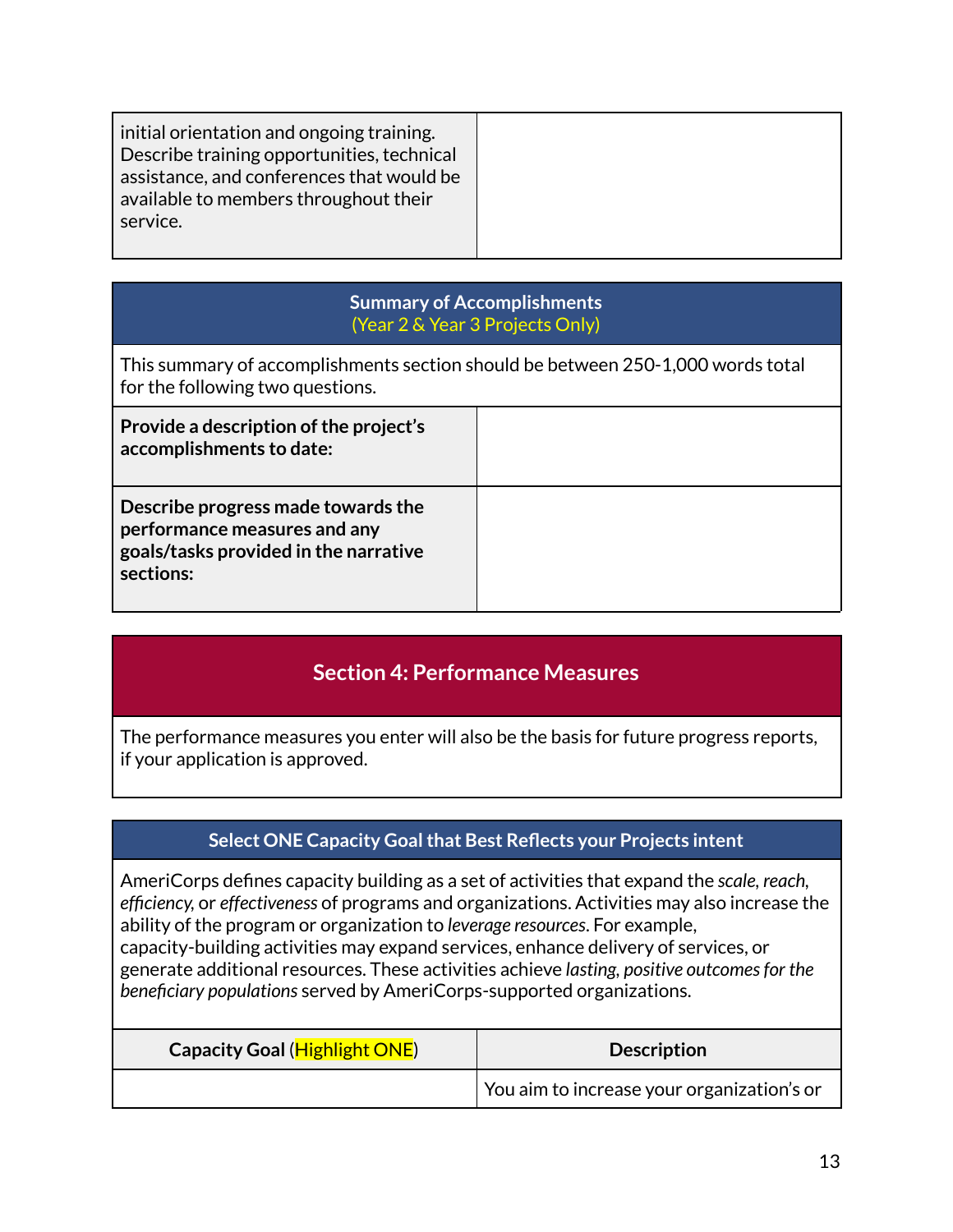| Scale/Reach                | program's ability to serve more people,<br>serve new groups of people, or provide<br>new or expanded types of services.                                                                                                                     |
|----------------------------|---------------------------------------------------------------------------------------------------------------------------------------------------------------------------------------------------------------------------------------------|
| <b>Effectiveness</b>       | You aim to increase your organization's or<br>program's ability to achieve better<br>outcomes for beneficiaries.                                                                                                                            |
| <b>Efficiency</b>          | You aim to increase your organization's or<br>program's ability to provide improved<br>outcomes for beneficiaries with the same<br>level of resources, or to improve or<br>maintain consistent quality of services<br>with fewer resources. |
| <b>Leveraged Resources</b> | You aim to increase your organization's or<br>program's ability to generate additional<br>resources or assets, such as funding,<br>volunteers, in-kind support, and<br>partnerships.                                                        |

#### **VISTA Project Year?**

- ❏ Year 1
- ❏ Year 2
- ❏ Year 3
- ❏ Requesting Beyond Year 3

### **Select Service Activities**

Select all Service Activities that apply to the VISTA project. Briefly describe the VISTA activities related to each Service Activity you select.

\*Use this chart to assist you with completing the VISTA Assignment Description (VAD)

| <b>Service Activity</b><br>(Highlight ALL that<br>Apply) | <b>Description</b> | <b>Examples of VISTA</b><br><b>Activities</b> | <b>Your VISTA</b><br><b>Activities</b> |
|----------------------------------------------------------|--------------------|-----------------------------------------------|----------------------------------------|
| <b>Community</b>                                         | Environmental scan | - Help design a                               |                                        |
| Assessment                                               | of community       | community                                     |                                        |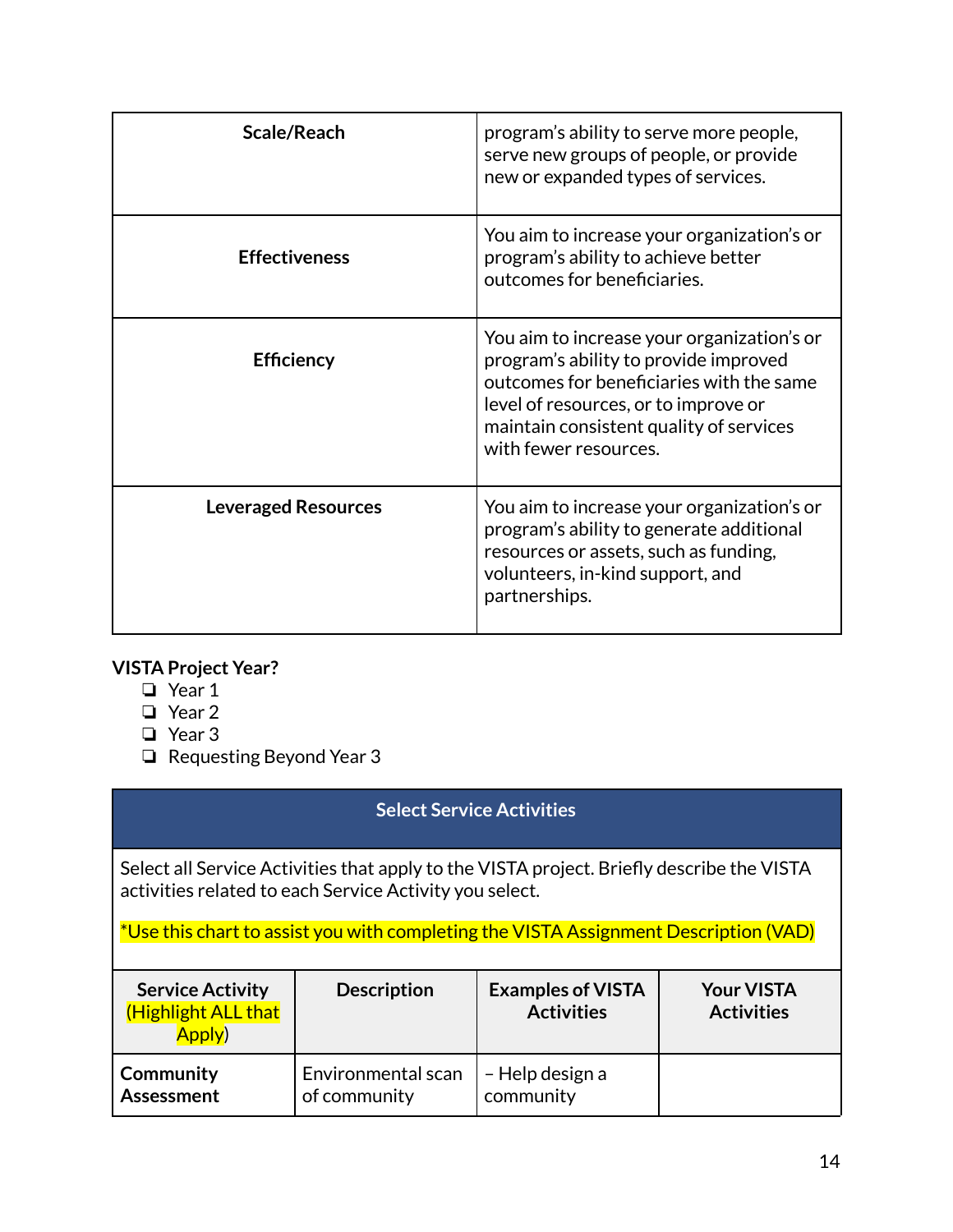|                                                           | context and need                                                                                                                                                                                                     | assessment plan<br>- Help complete a<br>survey of<br>neighborhood or a<br>report of need/<br>recommendations<br>based on findings<br>- Help incorporate<br>into program<br>service delivery<br>- Help update<br>community<br>assessment to |  |
|-----------------------------------------------------------|----------------------------------------------------------------------------------------------------------------------------------------------------------------------------------------------------------------------|--------------------------------------------------------------------------------------------------------------------------------------------------------------------------------------------------------------------------------------------|--|
|                                                           |                                                                                                                                                                                                                      | monitor the most<br>pressing community<br>challenges                                                                                                                                                                                       |  |
| Community<br><b>Awareness &amp;</b><br><b>Engagement</b>  | <b>Expand community</b><br>knowledge and<br>support of the<br>program effort                                                                                                                                         | - Help complete a<br>public relations<br>media plan<br>- Help conduct<br>community<br>outreach or<br>organizing meetings<br>- Help develop<br>presentations,<br>newspaper articles<br>and PSAs                                             |  |
| Expand/<br>Strengthen<br>Partnerships/<br><b>Networks</b> | Initiate efforts with<br>other organizations,<br>for example,<br>through applying<br>jointly for funding,<br>collaborating on<br>programming or<br>referrals, sharing<br>staff and resources,<br>developing training | - Identify potential<br>collaborators and<br>plan informational<br>meetings<br>- Help improve<br>communication<br>about community<br>projects among<br>partner                                                                             |  |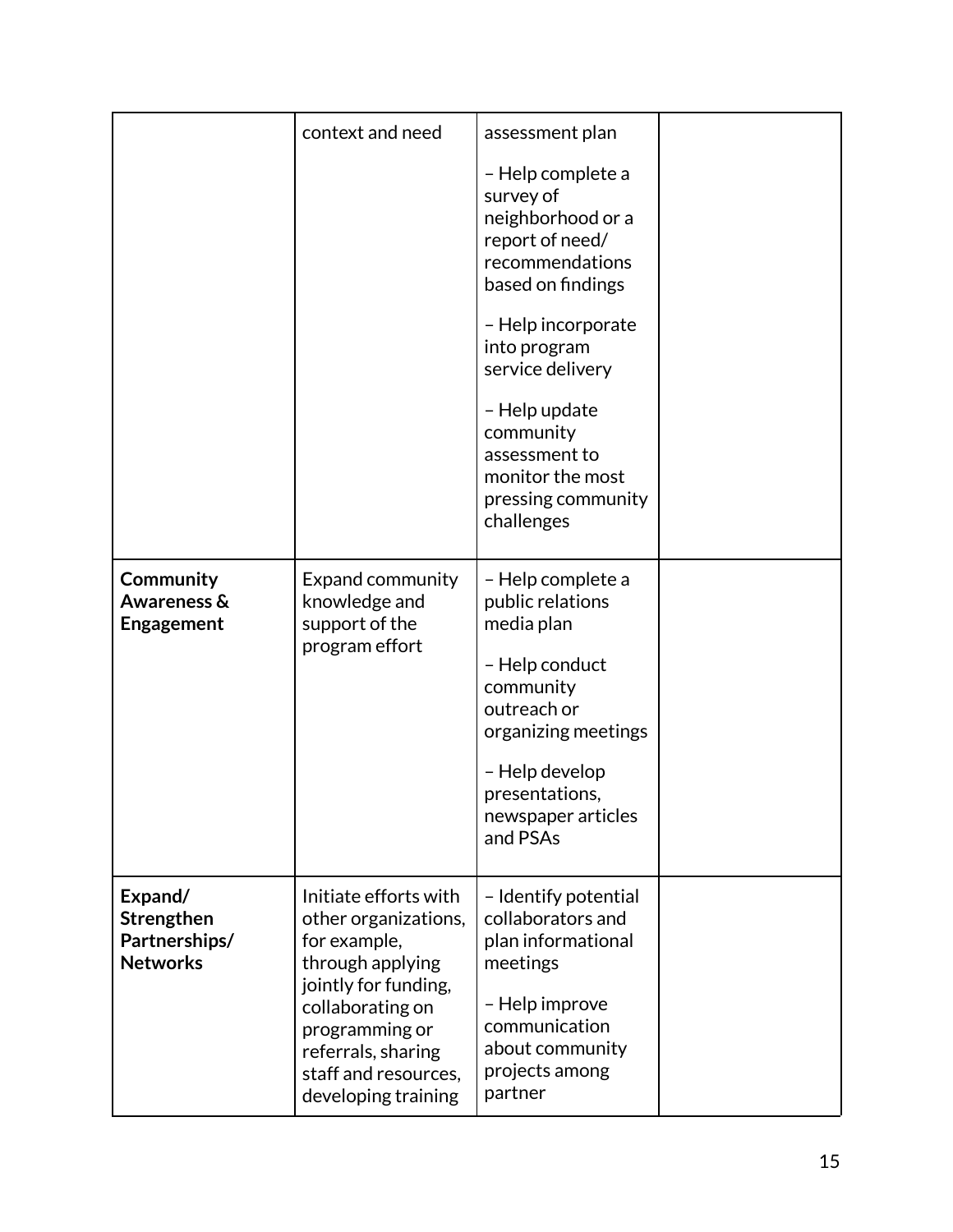|                                | and materials that<br>are shared                  | organizations<br>-Help Establish<br>Intra-organization<br>systems (e.g. linked<br>database, common<br>forms)<br>- Help develop<br>commitments<br>among<br>collaborators to the<br>project and<br>formalize<br>partnerships, e.g.<br>MOUs, budgets                                         |  |
|--------------------------------|---------------------------------------------------|-------------------------------------------------------------------------------------------------------------------------------------------------------------------------------------------------------------------------------------------------------------------------------------------|--|
| <b>Financial Resources</b>     | Develop/expand a<br>diversified funding<br>stream | - Develop<br>fundraising plan<br>- Recruit<br>fundraising<br>committee<br>- Help establish<br>fundraising unit<br>- Identify resources<br>for fundraising<br>- Help develop<br>capital campaign or<br>approach donors<br>- Draft and submit<br>proposals<br>- Plan ongoing<br>fundraising |  |
| <b>Material</b><br>Development | Improvement or<br>expansion of<br>materials that  | - Assess current<br>materials                                                                                                                                                                                                                                                             |  |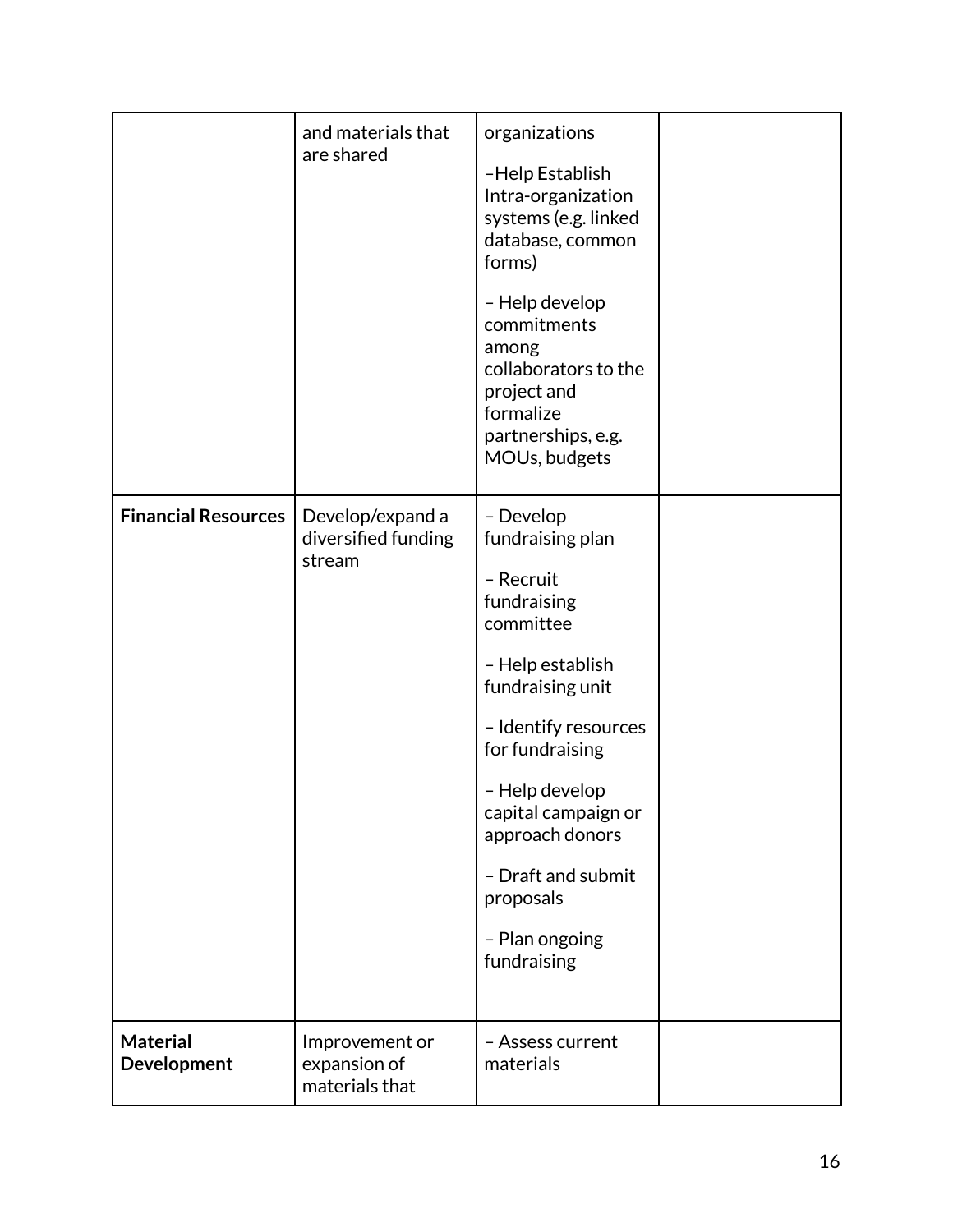|                                   | support<br>programming (ex.<br>Toolkits, curricula,<br>worksheets) | - Develop or modify<br>materials to<br>strengthen<br>programming<br>- Develop and/or<br>modify training<br>materials<br>- Develop manuals<br>- Train staff in the<br>use of newly<br>developed materials                                                                                     |  |
|-----------------------------------|--------------------------------------------------------------------|----------------------------------------------------------------------------------------------------------------------------------------------------------------------------------------------------------------------------------------------------------------------------------------------|--|
| Outreach                          | Participant<br>Recruitment                                         | - Develop an<br>outreach plan for<br>target beneficiaries/<br>participants<br>- Help ensure<br>program is relevant<br>to potential<br>participants<br>- Develop/improve<br>presentations,<br>communication<br>tools and methods<br>of conducting<br>outreach to<br>potential<br>participants |  |
| Performance<br><b>Measurement</b> | Assessing results of<br>program offerings                          | - Help develop or<br>improve a<br>performance<br>management<br>system for the<br>anti-poverty<br>programming<br>- Help train staff to<br>use performance                                                                                                                                     |  |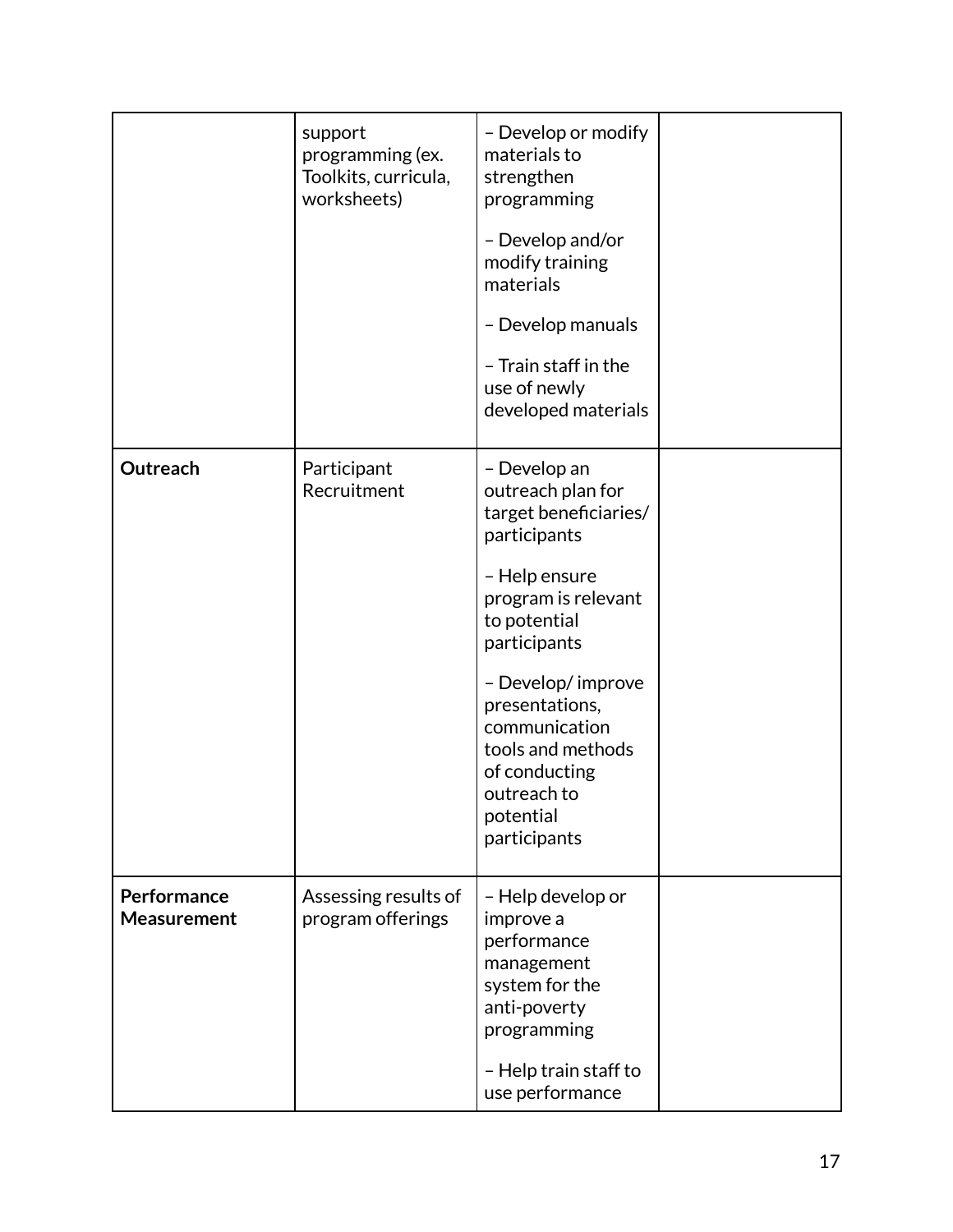|                                               |                                                               | management<br>system routinely to<br>continually improve<br>measures<br>- Help staff use<br>findings from<br>performance<br>measurement<br>efforts to inform<br>improvements of<br>existing and new<br>program offerings                                                               |  |
|-----------------------------------------------|---------------------------------------------------------------|----------------------------------------------------------------------------------------------------------------------------------------------------------------------------------------------------------------------------------------------------------------------------------------|--|
| Program<br>Development and<br><b>Delivery</b> | Improvement or<br>expansion                                   | - Help expand<br>existing program or<br>develop new<br>program design<br>- Help<br>implementation of<br>new/expanded<br>program                                                                                                                                                        |  |
| <b>Technology Use</b>                         | Development<br>systems for<br>organizational<br>effectiveness | - Develop, pilot,<br>revise database<br>(volunteer, client) or<br>internal or external<br>knowledge<br>management<br>system<br>- Develop social<br>media tools<br>- Pilot new tools<br>- Train staff to do<br>updates and<br>maintain database<br>or knowledge<br>management<br>system |  |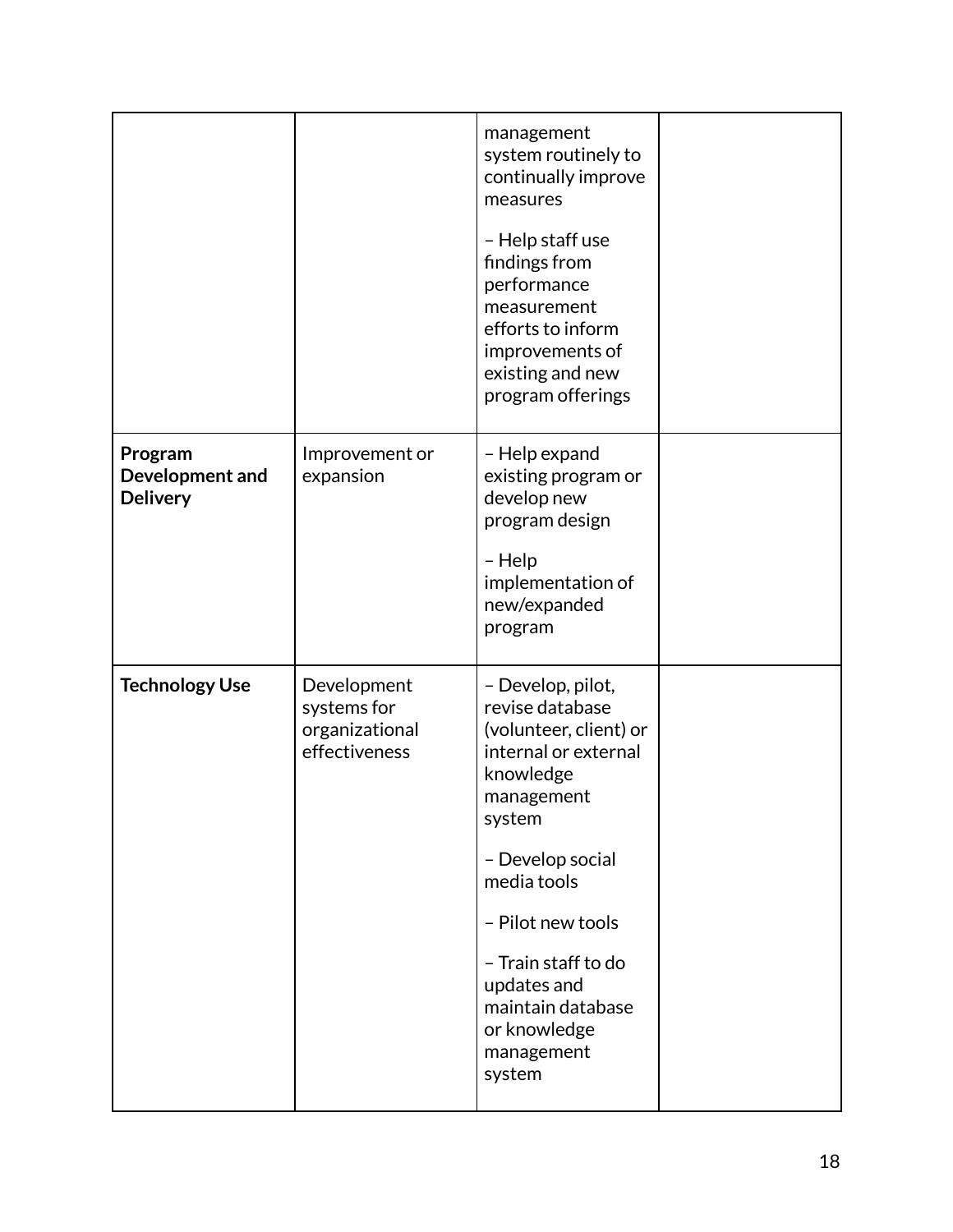|                                                             |                                                                                        | - Develop on-going<br>staff/volunteer/<br>community<br>technology<br>resource                      |  |
|-------------------------------------------------------------|----------------------------------------------------------------------------------------|----------------------------------------------------------------------------------------------------|--|
| Volunteer<br><b>Recruitment and</b><br>Management<br>System | Establish or expand<br>the pool of<br>volunteers to assist<br>with service<br>delivery | - Help organization<br>and other<br>stakeholders<br>recognize need for<br>and use of<br>volunteers |  |
|                                                             |                                                                                        | - Help clarify<br>volunteer roles                                                                  |  |
|                                                             |                                                                                        | - Develop volunteer<br>generation plan                                                             |  |
|                                                             |                                                                                        | - Develop<br>partnerships for<br>recruiting<br>volunteers                                          |  |
|                                                             |                                                                                        | - Develop<br>volunteer unit,<br>volunteer<br>manual/training/<br>curriculum                        |  |
|                                                             |                                                                                        | - Recruit/manage<br>volunteers                                                                     |  |
|                                                             |                                                                                        | - Develop/pilot<br>volunteer training                                                              |  |
|                                                             |                                                                                        | - Develop<br>volunteer<br>intake/tracking/<br>recognition system                                   |  |
|                                                             |                                                                                        | - Train staff to<br>manage volunteer<br>plan                                                       |  |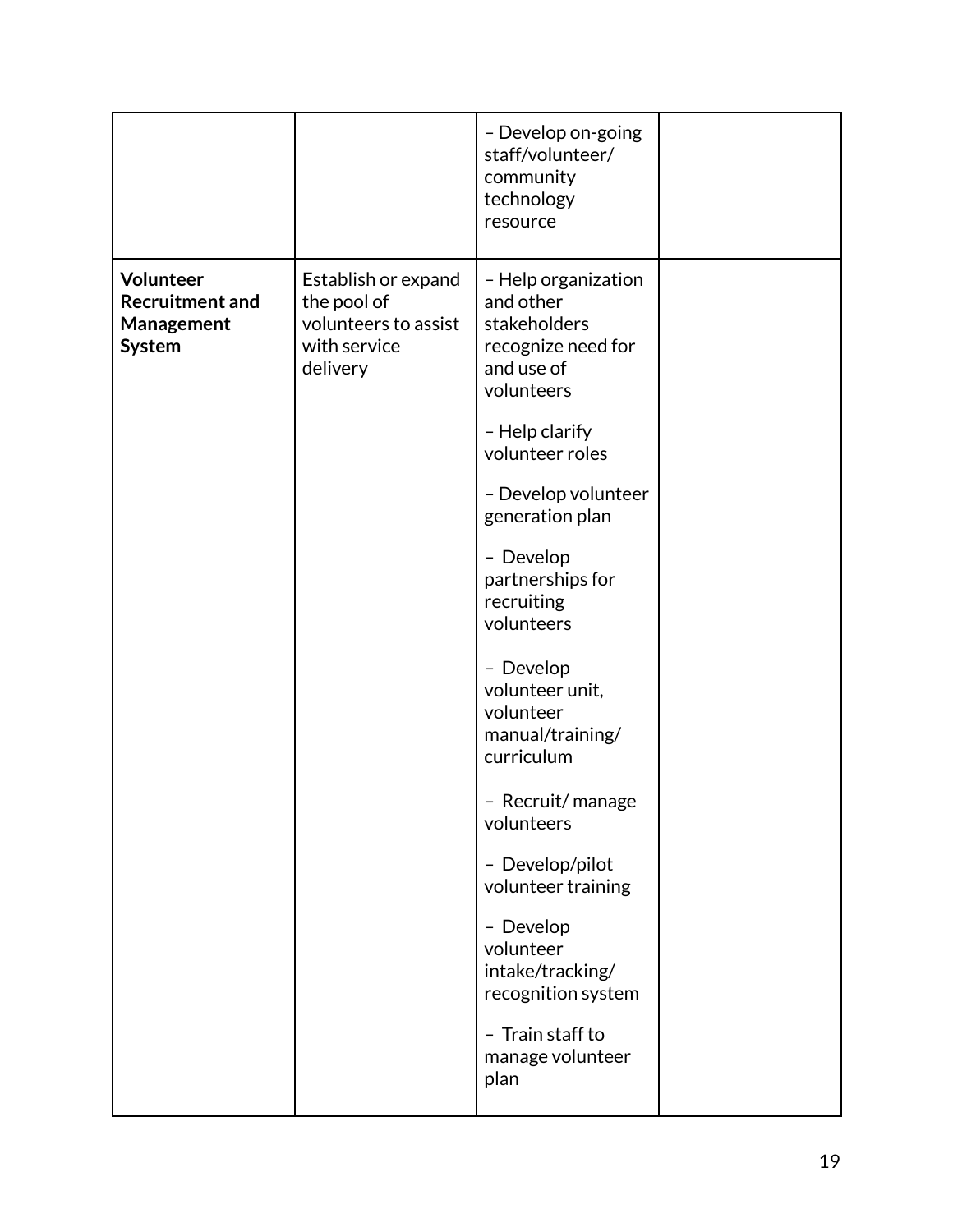|  | - Resource plan for<br>ongoing support of<br>systems<br>(recognition,<br>training,<br>supervision) |  |
|--|----------------------------------------------------------------------------------------------------|--|
|  |                                                                                                    |  |

### Highlight the outputs & outcomes for your Project, then enter the information below for EACH Capacity Building performance measure you selected.

| Output/Outcome                                                                                                                                     | Target# | <b>Measured By:</b>                                           | <b>Describe Instrument:</b> |
|----------------------------------------------------------------------------------------------------------------------------------------------------|---------|---------------------------------------------------------------|-----------------------------|
| G3-3.4: Number of<br>organizations that<br>received capacity<br>building services                                                                  |         | <b>Attendance Records</b><br><b>Tracking System</b><br>Other: |                             |
| <b>G3-3.10A: Number</b><br>of organizations<br>(from $G3-3.4$ ) that<br>increase their<br>efficiency,<br>effectiveness.<br>and/or program<br>reach |         | <b>Attendance Records</b><br><b>Tracking System</b><br>Other: |                             |
| G3-3.1A: Number<br>of Community<br>volunteers<br>recruited or<br>managed                                                                           |         | <b>Attendance Records</b><br><b>Tracking System</b><br>Other: |                             |
| <b>G3-3.16A: Dollar</b><br>value of cash or<br>in-kind resources<br>leveraged                                                                      |         | <b>Attendance Records</b><br><b>Tracking System</b><br>Other: |                             |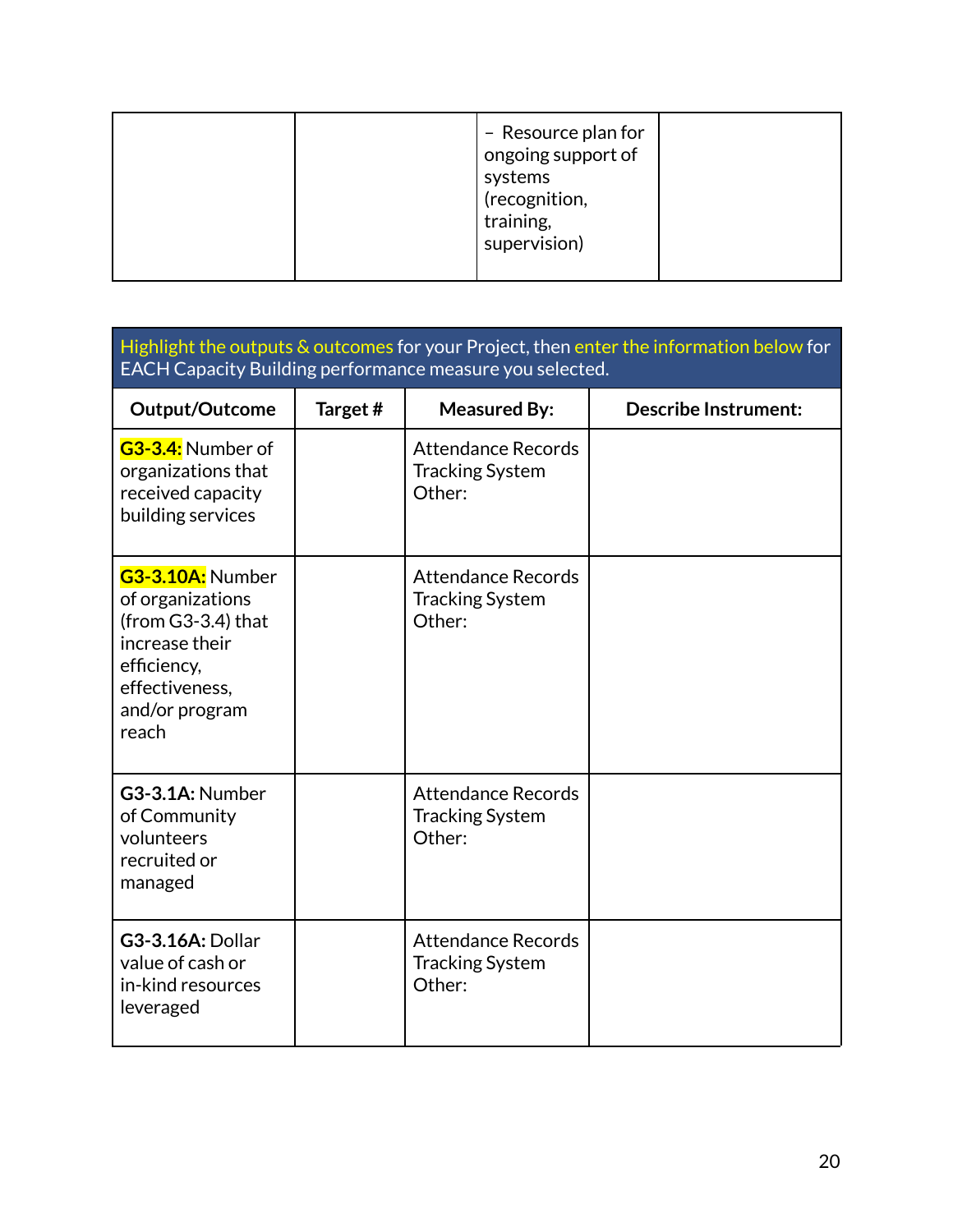Highlight the outputs & outcomes for your project, then enter the information below for EACH **Economic Opportunity** performance measure you selected.

| Output/Outcome                                                                                               | Target# | <b>Measured By:</b>                                           | <b>Describe Instrument:</b> |
|--------------------------------------------------------------------------------------------------------------|---------|---------------------------------------------------------------|-----------------------------|
| <b>O1A: Number of</b><br>individuals served                                                                  |         | <b>Attendance Records</b><br><b>Tracking System</b><br>Other: |                             |
| <b>Financial Literacy</b>                                                                                    |         |                                                               |                             |
| O9: Number of<br>individuals (from<br>O1A) with improved<br>financial knowledge                              |         | <b>Attendance Records</b><br><b>Tracking System</b><br>Other: |                             |
| <b>O19A: Dollar value</b><br>of tax returns<br>generated                                                     |         | <b>Attendance Records</b><br><b>Tracking System</b><br>Other: |                             |
| O1A: Number of<br>individuals served<br><b>Housing</b>                                                       |         | <b>Attendance Records</b><br><b>Tracking System</b><br>Other: |                             |
| <b>O11: Number of</b><br>individuals (from<br>O1A) transitioned<br>into safe, healthy,<br>affordable housing |         | <b>Attendance Records</b><br><b>Tracking System</b><br>Other: |                             |
| O4: Number of<br>housing units<br>developed or<br>repaired                                                   |         | <b>Attendance Records</b><br><b>Tracking System</b><br>Other: |                             |
| O20: Number of<br>safe, healthy,<br>affordable housing<br>units (from O4)<br>made available                  |         | <b>Attendance Records</b><br><b>Tracking System</b><br>Other: |                             |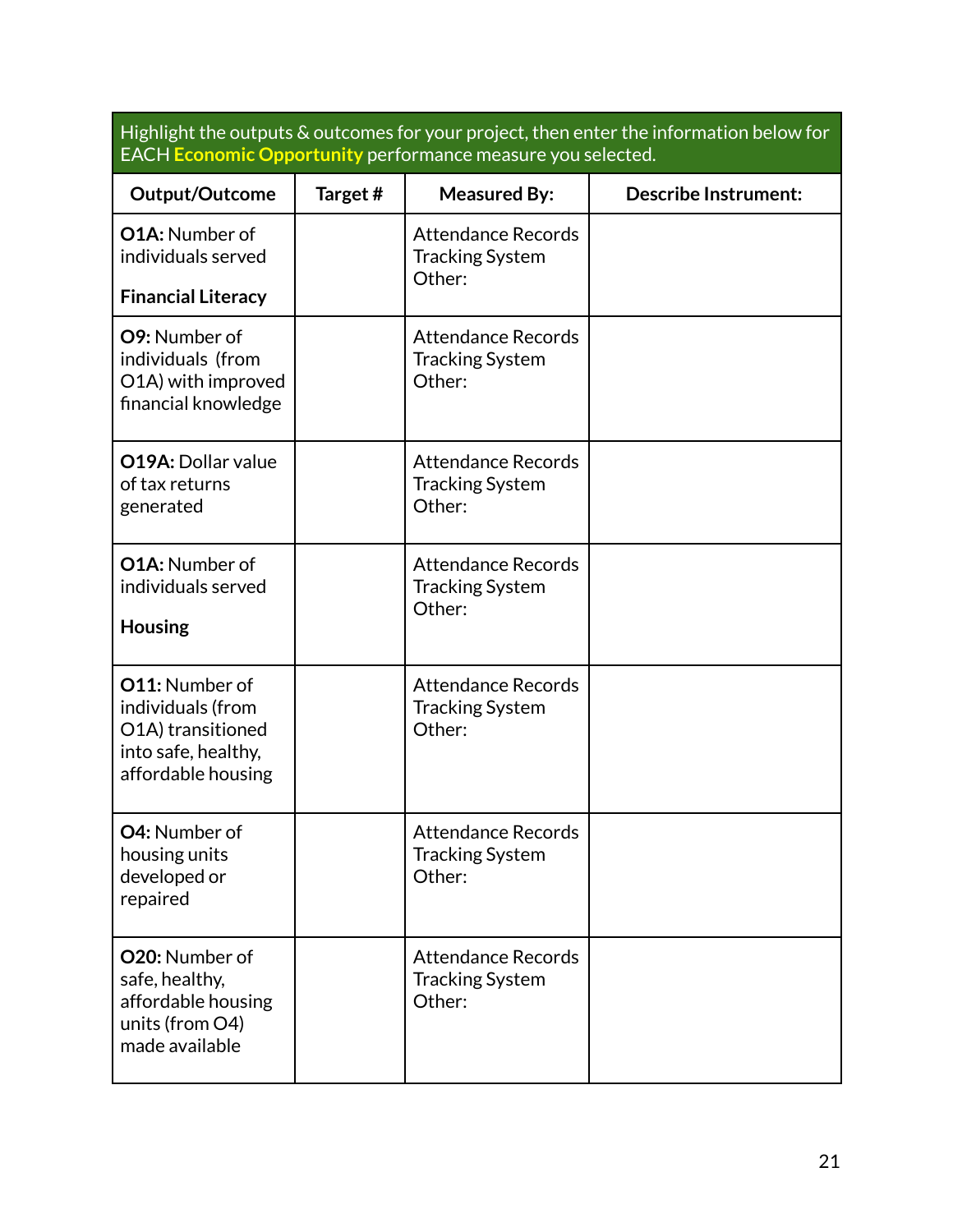| <b>O1A: Number of</b><br>individuals served<br>Employment                         | <b>Attendance Records</b><br><b>Tracking System</b><br>Other: |  |
|-----------------------------------------------------------------------------------|---------------------------------------------------------------|--|
| <b>O10:</b> Number of<br>individuals (from<br>O1A) who secure<br>employment       | <b>Attendance Records</b><br><b>Tracking System</b><br>Other: |  |
| <b>O21:</b> Number of<br>individuals (from<br>O1A) with improved<br>job readiness | <b>Attendance Records</b><br><b>Tracking System</b><br>Other: |  |

| Highlight the outputs & outcomes for your project, then enter the information below for |
|-----------------------------------------------------------------------------------------|
| <b>EACH Education</b> performance measure you selected.                                 |

| <b>Output/Outcome</b>                                                                                         | Target# | <b>Measured By:</b>                                           | <b>Describe Instrument:</b> |
|---------------------------------------------------------------------------------------------------------------|---------|---------------------------------------------------------------|-----------------------------|
| <b>ED1A: Number of</b><br>individuals served<br><b>School Readiness</b>                                       |         | <b>Attendance Records</b><br><b>Tracking System</b><br>Other: |                             |
| <b>ED23A: Number of</b><br>children (from<br>ED <sub>1</sub> A)<br>demonstrating gains<br>in school readiness |         | <b>Attendance Records</b><br><b>Tracking System</b><br>Other: |                             |
| <b>ED1A: Number of</b><br>individuals served<br>K-12 Success                                                  |         | <b>Attendance Records</b><br><b>Tracking System</b><br>Other: |                             |
| <b>ED5A: Number of</b><br>students (from<br>ED1A) with                                                        |         | <b>Attendance Records</b><br><b>Tracking System</b><br>Other: |                             |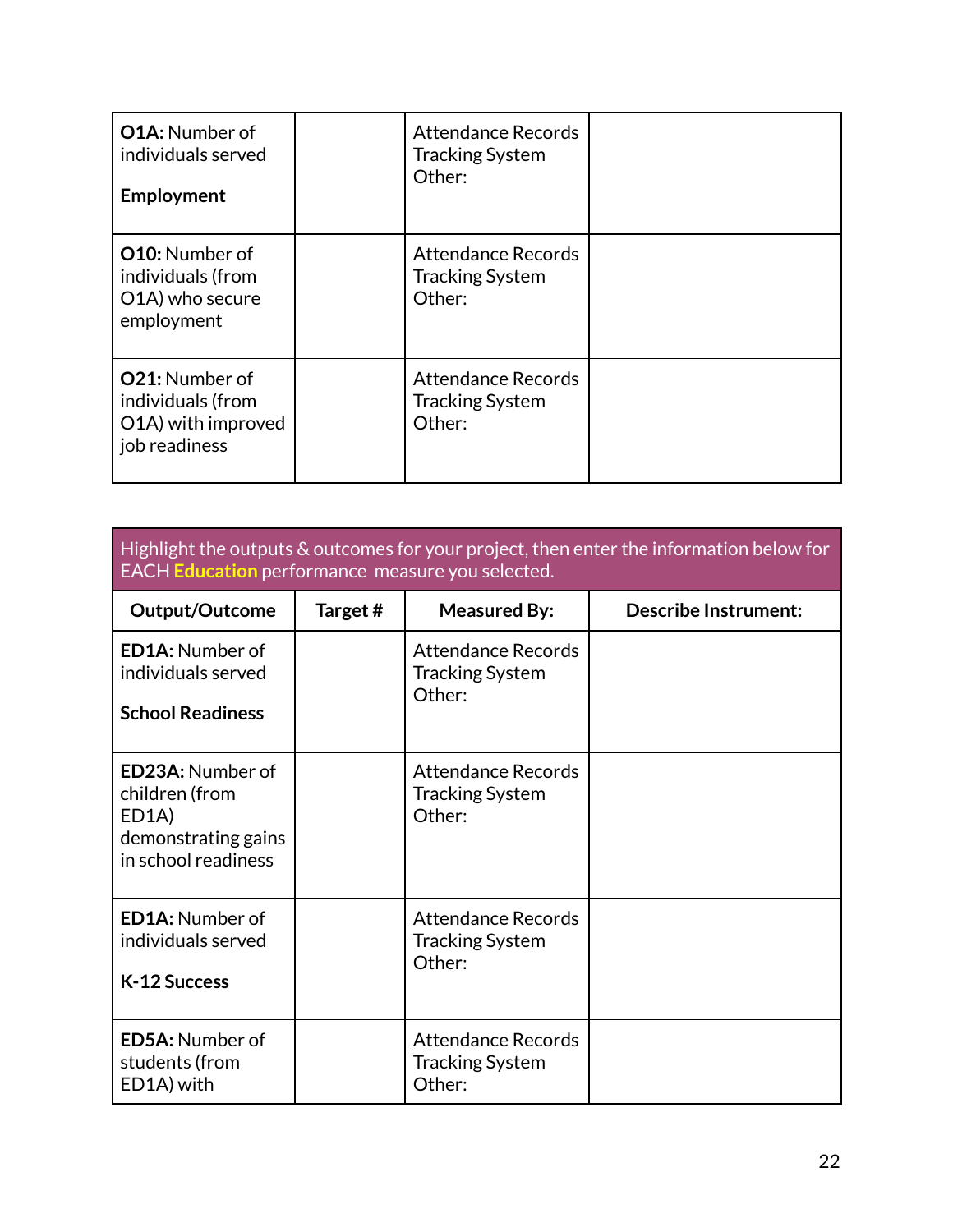| improved academic<br>performance                                                                                                                                             |                                                               |  |
|------------------------------------------------------------------------------------------------------------------------------------------------------------------------------|---------------------------------------------------------------|--|
| <b>ED9: Number of</b><br>students (from<br>ED1A) graduating<br>from high school on<br>time                                                                                   | <b>Attendance Records</b><br><b>Tracking System</b><br>Other: |  |
| <b>ED10: Number of</b><br>students (from<br>ED1A) enrolling in<br>post-secondary<br>education/training                                                                       | <b>Attendance Records</b><br><b>Tracking System</b><br>Other: |  |
| <b>ED27C: Number of</b><br>students (from<br>ED1A) with<br>improved academic<br>engagement or<br>social-emotional<br>skills                                                  | <b>Attendance Records</b><br><b>Tracking System</b><br>Other: |  |
| <b>ED6: Number of</b><br>students (from<br>ED1A) with<br>increased<br>attendance                                                                                             | <b>Attendance Records</b><br><b>Tracking System</b><br>Other: |  |
| <b>ED7A: Number of</b><br>students (from<br>ED1A) with<br>decreased<br>disciplinary<br>incidents (referrals,<br>suspensions/expulsi<br>ons, criminal or<br>gang involvement) | <b>Attendance Records</b><br><b>Tracking System</b><br>Other: |  |
| <b>ED1A: Number of</b>                                                                                                                                                       | <b>Attendance Records</b>                                     |  |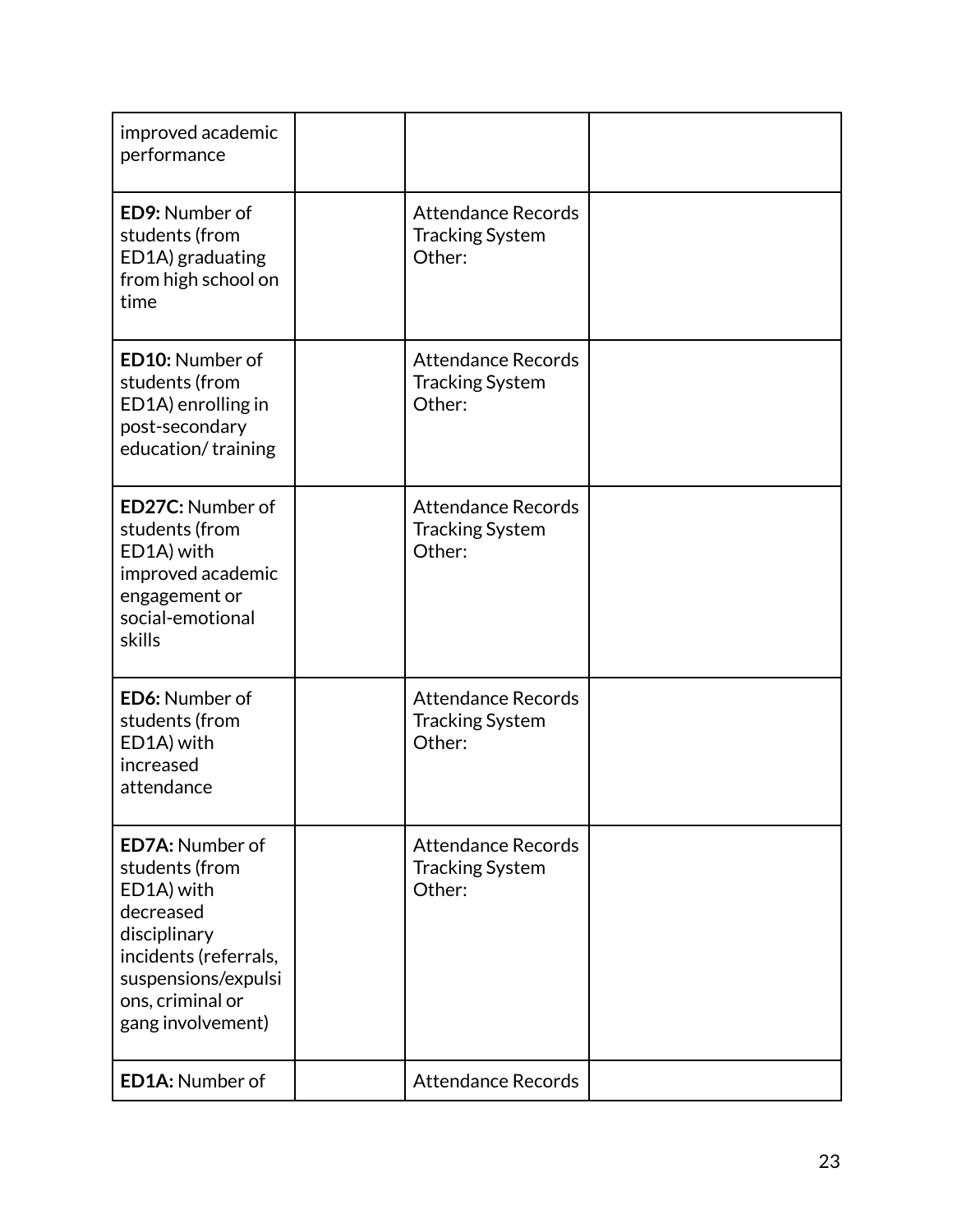| individuals served<br><b>Post-HS Education</b><br><b>Support</b>                                                         | <b>Tracking System</b><br>Other: |  |
|--------------------------------------------------------------------------------------------------------------------------|----------------------------------|--|
| <b>ED11: Number of</b><br>individuals (from<br>ED1A) earning a<br>post-secondary<br>degree or technical<br>certification |                                  |  |

#### Highlight the outputs & outcomes for your project, then enter the information below for EACH **Healthy Futures** performance measure you selected.

| Output/Outcome                                                                                            | Target# | <b>Measured By:</b>                                           | <b>Describe Instrument:</b> |
|-----------------------------------------------------------------------------------------------------------|---------|---------------------------------------------------------------|-----------------------------|
| H4A: Number of<br>individuals served                                                                      |         | <b>Attendance Records</b><br><b>Tracking System</b><br>Other: |                             |
| <b>Food Security</b>                                                                                      |         |                                                               |                             |
| H <sub>12</sub> : Number of<br>individuals<br>(fromH4A) who<br>report increased<br>food security          |         | <b>Attendance Records</b><br><b>Tracking System</b><br>Other: |                             |
| H17: Number of<br>individuals (from<br>H4A) with<br>increased health<br>knowledge<br><b>Food Security</b> |         | <b>Attendance Records</b><br><b>Tracking System</b><br>Other: |                             |
| H18: Number of<br>individuals (from<br>H4A) reporting a<br>change in behavior<br>or intent to change      |         | <b>Attendance Records</b><br><b>Tracking System</b><br>Other: |                             |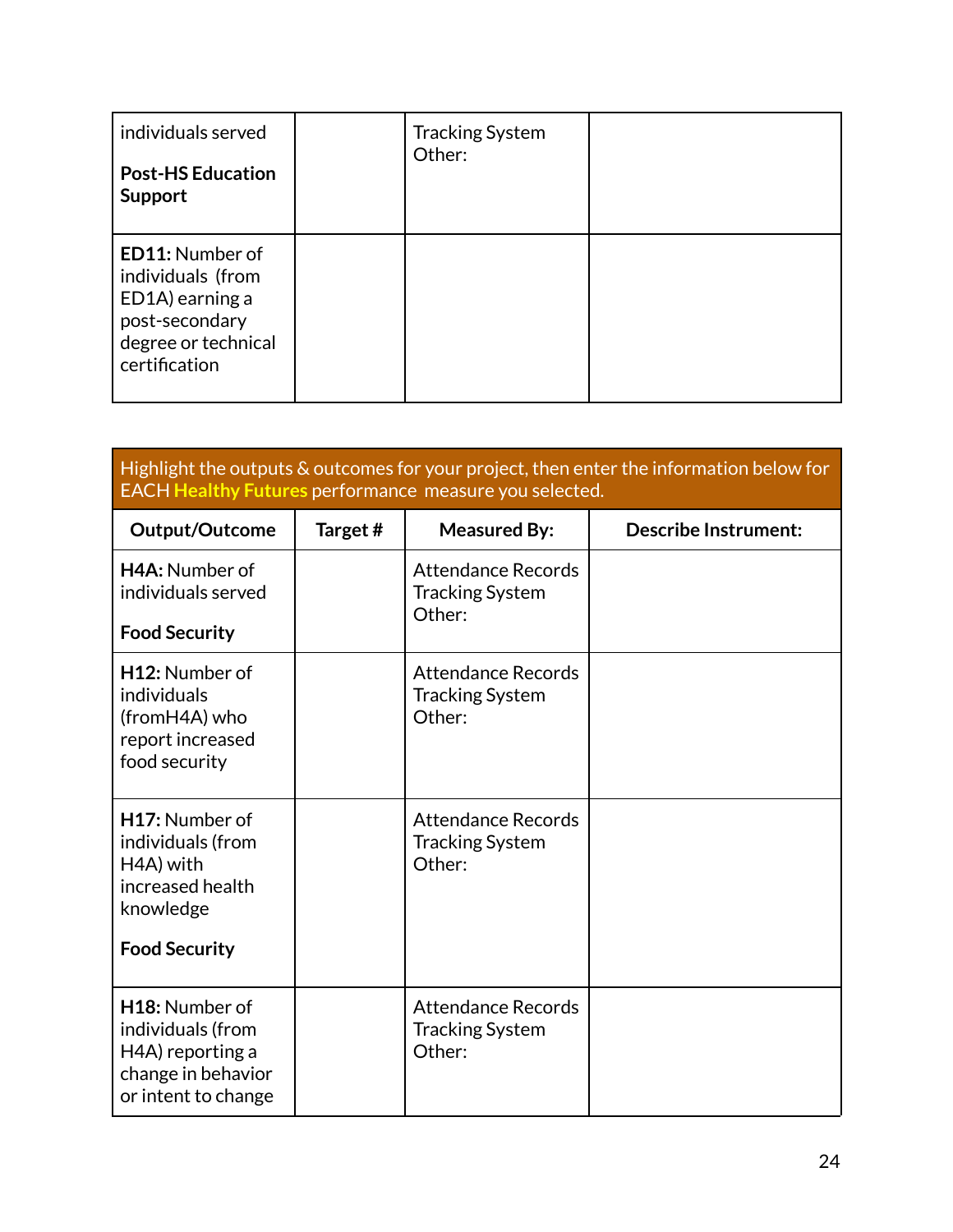| behavior to improve<br>their health<br><b>Food Security</b>                                                                                                          |                                                               |  |
|----------------------------------------------------------------------------------------------------------------------------------------------------------------------|---------------------------------------------------------------|--|
| H19: Number of<br>individuals (from<br>H4A) with improved<br>health<br><b>Food Security</b>                                                                          | <b>Attendance Records</b><br><b>Tracking System</b><br>Other: |  |
| H10A: Number of<br>pounds of food<br>provided                                                                                                                        | <b>Attendance Records</b><br><b>Tracking System</b><br>Other: |  |
| H4A: Number of<br>individuals served<br><b>Access to Care</b>                                                                                                        | <b>Attendance Records</b><br><b>Tracking System</b><br>Other: |  |
| H17: Number of<br>individuals (from<br>H4A) with<br>increased health<br>knowledge<br><b>Access to Care</b>                                                           | <b>Attendance Records</b><br><b>Tracking System</b><br>Other: |  |
| H18: Number of<br>individuals (from<br>H4A) reporting a<br>change in behavior<br>or intent to change<br>behavior to improve<br>their health<br><b>Access to Care</b> | <b>Attendance Records</b><br><b>Tracking System</b><br>Other: |  |
| H19: Number of<br>individuals (from                                                                                                                                  | <b>Attendance Records</b><br><b>Tracking System</b>           |  |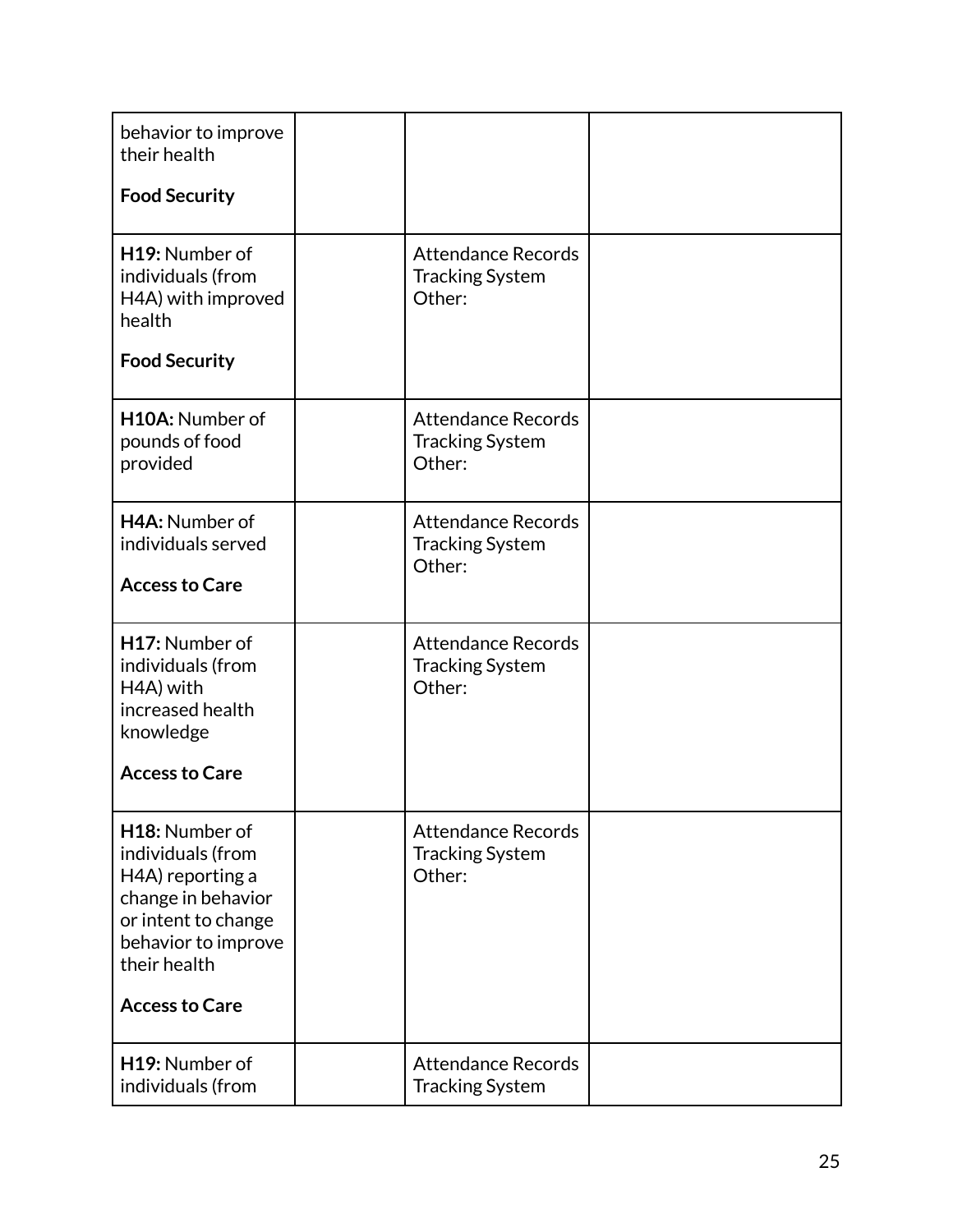| H4A) with improved<br>health<br><b>Access to Care</b>                                               | Other:                                                        |  |
|-----------------------------------------------------------------------------------------------------|---------------------------------------------------------------|--|
| H <sub>20</sub> : Number of<br>individuals (from<br>H4A) with improved<br>access to medical<br>care | <b>Attendance Records</b><br><b>Tracking System</b><br>Other: |  |

| Highlight the outputs & outcomes for your project, then enter the information below for<br>EACH Veteran & Military Families performance measure you selected. |         |                                                               |                             |
|---------------------------------------------------------------------------------------------------------------------------------------------------------------|---------|---------------------------------------------------------------|-----------------------------|
| Output/Outcome                                                                                                                                                | Target# | <b>Measured By:</b>                                           | <b>Describe Instrument:</b> |
| V1: Number of<br>veterans served                                                                                                                              |         | <b>Attendance Records</b><br><b>Tracking System</b><br>Other: |                             |
| V7A: Number of<br>active military<br>members and/or<br>military family<br>members served                                                                      |         | <b>Attendance Records</b><br><b>Tracking System</b><br>Other: |                             |
| V8: Number of<br>veteran family<br>members served                                                                                                             |         | <b>Attendance Records</b><br><b>Tracking System</b><br>Other: |                             |
| O9: Number of<br>individuals with<br>improved financial<br>knowledge<br><b>Veterans</b>                                                                       |         | <b>Attendance Records</b><br><b>Tracking System</b><br>Other: |                             |
| <b>O11: Number of</b><br>individuals<br>transitioned into                                                                                                     |         | <b>Attendance Records</b><br><b>Tracking System</b><br>Other: |                             |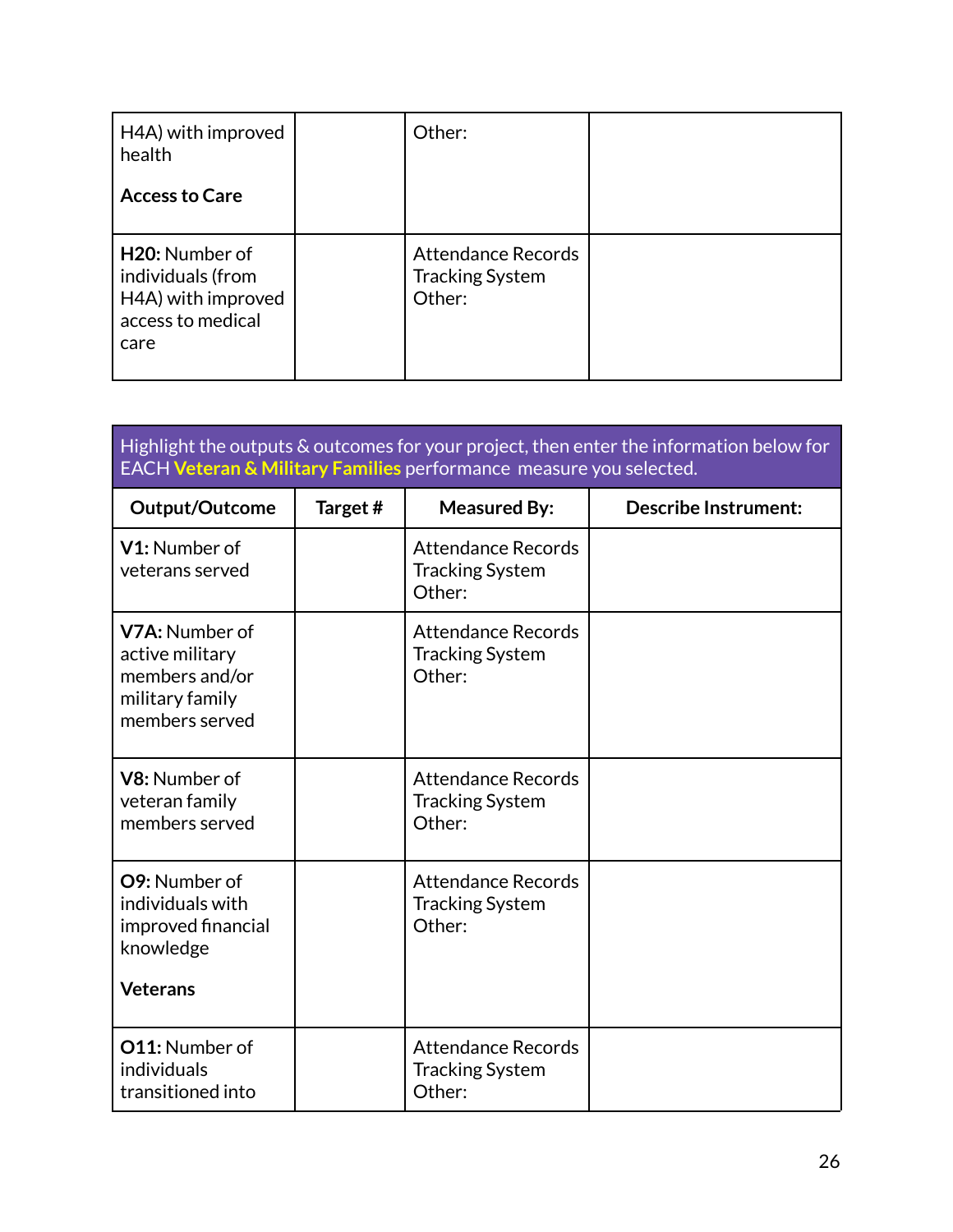| safe/affordable<br>housing                                                                                            |                                                               |  |
|-----------------------------------------------------------------------------------------------------------------------|---------------------------------------------------------------|--|
| <b>Veterans</b>                                                                                                       |                                                               |  |
| O10: Number of<br>individuals who<br>secure employment<br><b>Veterans</b>                                             | <b>Attendance Records</b><br><b>Tracking System</b><br>Other: |  |
| O21: Number of<br>individuals with<br>improved job<br>readiness<br><b>Veterans</b>                                    | <b>Attendance Records</b><br><b>Tracking System</b><br>Other: |  |
| ED11: Number of<br>individuals earning<br>a post-secondary<br>degree or technical<br>certification<br><b>Veterans</b> | <b>Attendance Records</b><br><b>Tracking System</b><br>Other: |  |
| H12: Number of<br>individuals who<br>report increased<br>food security<br><b>Veterans</b>                             | <b>Attendance Records</b><br><b>Tracking System</b><br>Other: |  |
| H17: Number of<br>individuals with<br>increased health<br>knowledge<br><b>Veterans</b>                                | <b>Attendance Records</b><br><b>Tracking System</b><br>Other: |  |
| H18: Number of                                                                                                        | <b>Attendance Records</b>                                     |  |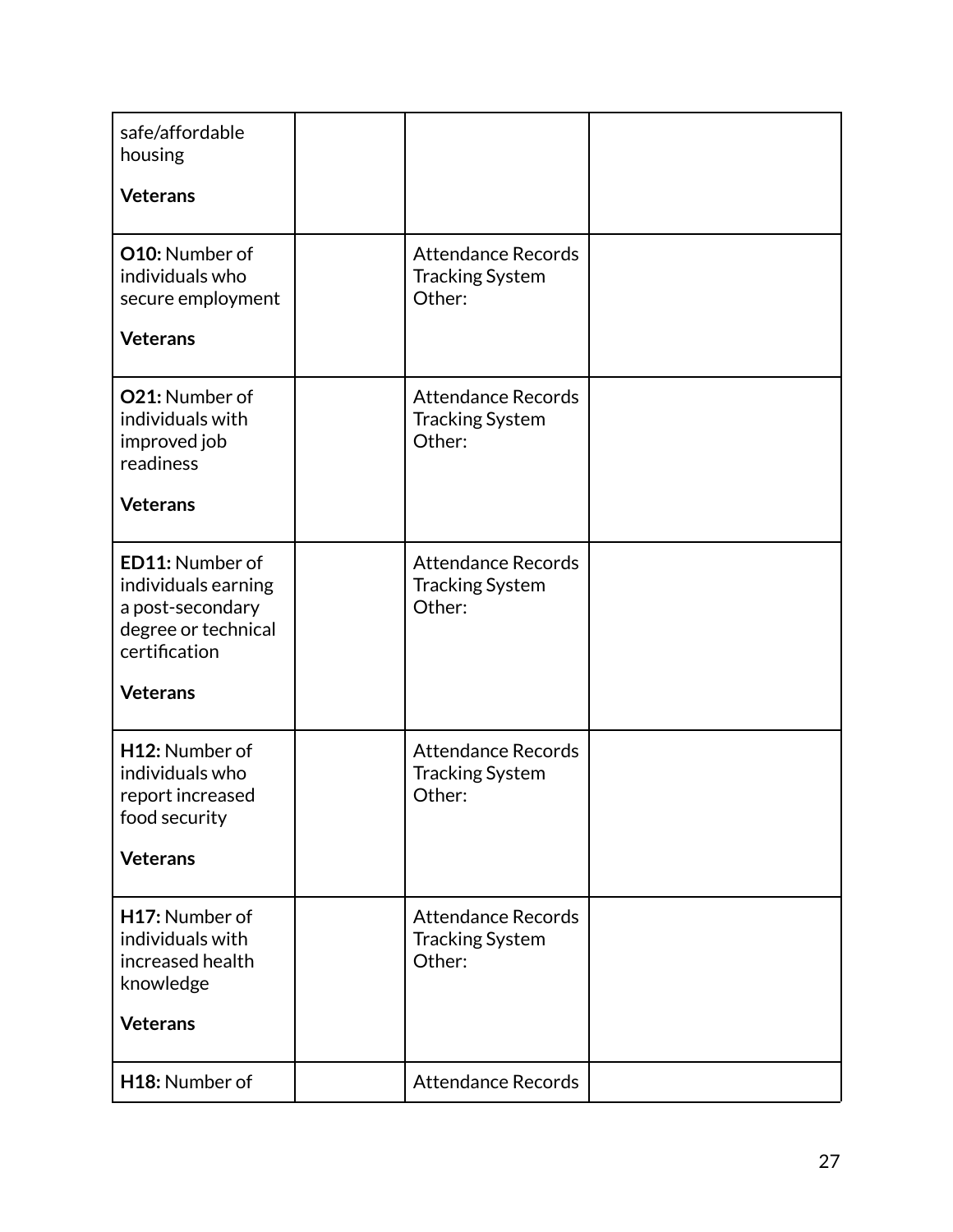| individuals<br>reporting a change<br>in behavior or intent<br>to change behavior<br>to improve their<br>health<br><b>Veterans</b> | <b>Tracking System</b><br>Other:                              |  |
|-----------------------------------------------------------------------------------------------------------------------------------|---------------------------------------------------------------|--|
| H19: Number of<br>individuals with<br>improved health<br><b>Veterans</b>                                                          | <b>Attendance Records</b><br><b>Tracking System</b><br>Other: |  |
| H20: Number of<br>individuals with<br>improved access to<br>medical care<br><b>Veterans</b>                                       | <b>Attendance Records</b><br><b>Tracking System</b><br>Other: |  |

Highlight the outputs & outcomes for your project, then enter the information below for EACH **Tackling the Climate Crisis/Environmental Stewardship** performance measure you selected.

| Output/Outcome                                                                                                                     | Target# | <b>Measured By:</b>                                    | <b>Describe Instrument:</b> |
|------------------------------------------------------------------------------------------------------------------------------------|---------|--------------------------------------------------------|-----------------------------|
| <b>EN1:</b> Number of<br>housing units or<br>public structures<br>weatherized or<br>retrofitted to<br>improve energy<br>efficiency |         | Attendance Records<br><b>Tracking System</b><br>Other: |                             |
| <b>EN1.1:</b> Number of<br>housing units or<br>public structures<br>with reduced                                                   |         | Attendance Records<br><b>Tracking System</b><br>Other: |                             |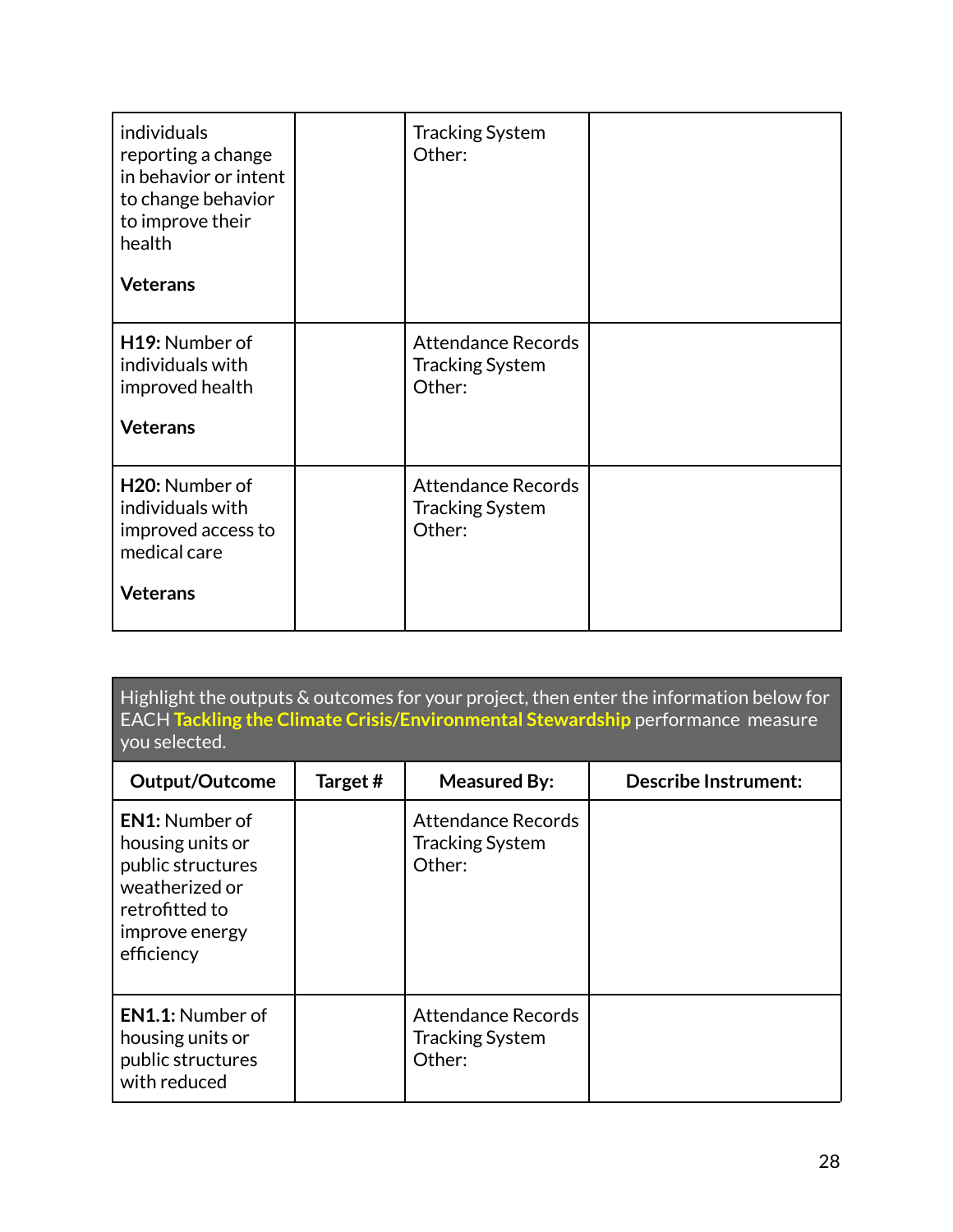| energy<br>consumption or<br>reduced energy<br>costs                                                                                                            |                                                               |  |
|----------------------------------------------------------------------------------------------------------------------------------------------------------------|---------------------------------------------------------------|--|
| <b>EN3: Number of</b><br>individuals<br>receiving education<br>or training in<br>environmental<br>stewardship and/or<br>environmentally<br>conscious practices | <b>Attendance Records</b><br><b>Tracking System</b><br>Other: |  |
| EN3.1: Number of<br>individuals with<br>increased<br>knowledge of<br>environmental<br>stewardship and/or<br>environmentally-co<br>nscious practices            | <b>Attendance Records</b><br><b>Tracking System</b><br>Other: |  |
| EN3.2: Number of<br>individuals<br>reporting a change<br>in behavior or<br>intention to change<br>behavior to better<br>protect the<br>environment             | <b>Attendance Records</b><br><b>Tracking System</b><br>Other: |  |

| Highlight the outputs $\&$ outcomes for your project, then enter the information below for<br><b>EACH Advancing Racial Equity performance measure you selected.</b> |         |                     |                             |  |  |
|---------------------------------------------------------------------------------------------------------------------------------------------------------------------|---------|---------------------|-----------------------------|--|--|
| <sup>*</sup> AmeriCorps has not released performance measures for this focus area yet. We will<br>work with your site to create performance measures.               |         |                     |                             |  |  |
| <b>Output/Outcome</b>                                                                                                                                               | Target# | <b>Measured By:</b> | <b>Describe Instrument:</b> |  |  |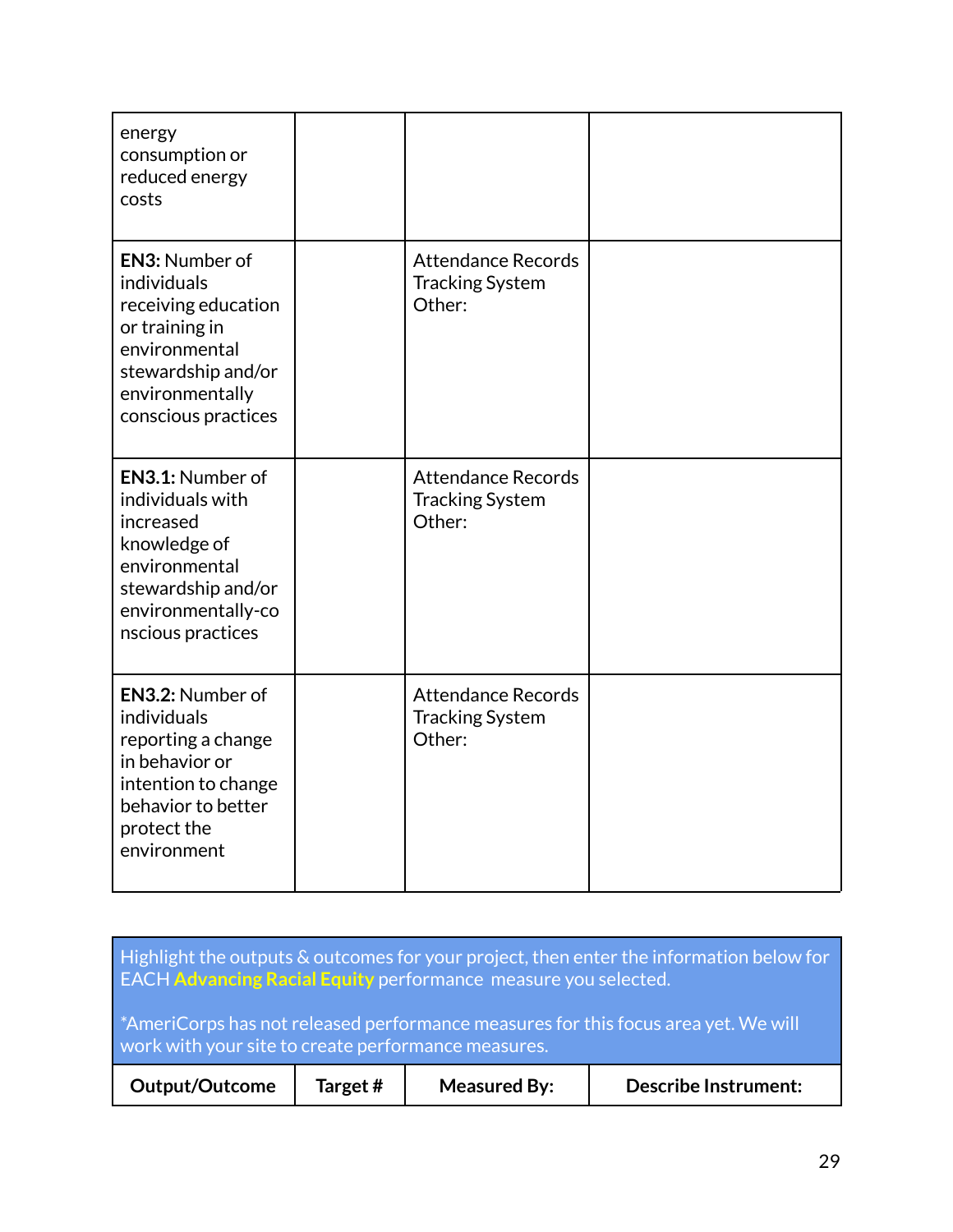| <b>Section 5: VISTA Assignment Description (VAD)</b> |  |  |
|------------------------------------------------------|--|--|
|                                                      |  |  |

The VISTA Assignment Description (VAD) serves as the job description for each project. Each VAD must be approved by AmeriCorps to ensure that federal funding dollars are being spent appropriately.

Visit our [website](http://www.compactnypa.org/americorps-vista.html) for resources on creating a strong VAD.

Use the "Service Activity" Chart in the Performance Measure Section. The service activities and description can translate to your project objectives. The VISTA activities can translate to the member activities in the VAD.

| <b>Economic Opportunity</b>              |
|------------------------------------------|
| Education                                |
| <b>Healthy Futures</b>                   |
| <b>Veterans/Military Families</b>        |
| Climate Change/Environmental Stewardship |
| Diversity, Equity, and Inclusion         |
| <b>Economic Opportunity</b>              |
| Education                                |
| <b>Healthy Futures</b>                   |
| <b>Veterans/Military Families</b>        |
| Climate Change/Environmental Stewardship |
|                                          |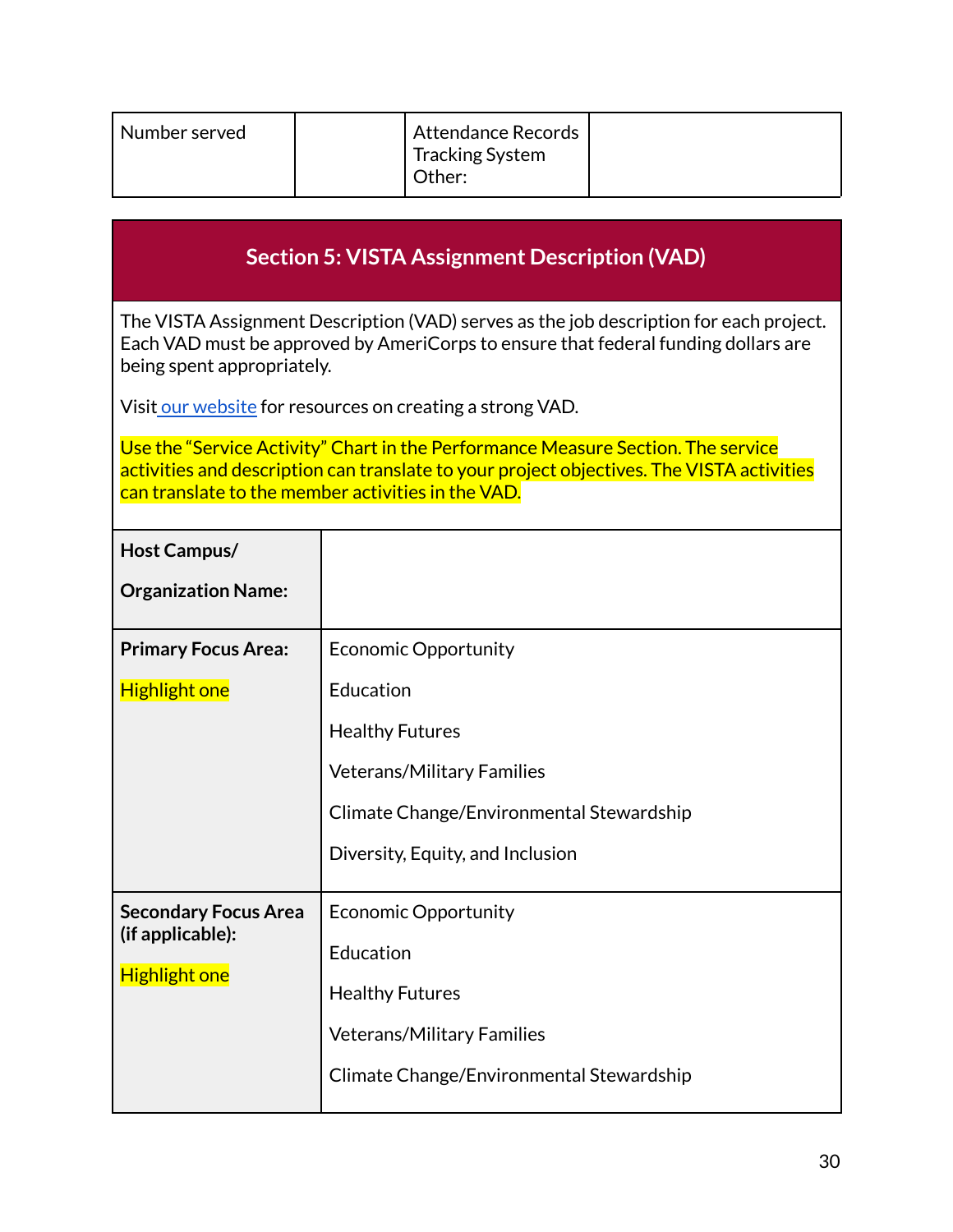|                                                                                                                                                                                                                                                                                                                                                                                                                                                                                                                                                                                                                             | Diversity, Equity, and Inclusion                                                                                                                                                                                                                                           |  |  |  |
|-----------------------------------------------------------------------------------------------------------------------------------------------------------------------------------------------------------------------------------------------------------------------------------------------------------------------------------------------------------------------------------------------------------------------------------------------------------------------------------------------------------------------------------------------------------------------------------------------------------------------------|----------------------------------------------------------------------------------------------------------------------------------------------------------------------------------------------------------------------------------------------------------------------------|--|--|--|
| Goal of the Project: The VAD begins by stating the overall goal of the project (as<br>opposed to the overall goal of the specific VISTA position). This is a good jumping-off<br>point in describing the assignment to the VISTA member. The statement provides<br>context for how the project addresses poverty and how the VISTA activities will build<br>capacity.                                                                                                                                                                                                                                                       |                                                                                                                                                                                                                                                                            |  |  |  |
| The project goal must:<br>efforts                                                                                                                                                                                                                                                                                                                                                                                                                                                                                                                                                                                           | $\Box$ Address poverty by VISTA efforts<br>Describe who (population) will be served<br>Include verbs to describe the VISTA in-direct activities<br>Define how the VISTA activities will build capacity<br>State the specific product(s) or service(s) resulting from VISTA |  |  |  |
| Goal:                                                                                                                                                                                                                                                                                                                                                                                                                                                                                                                                                                                                                       |                                                                                                                                                                                                                                                                            |  |  |  |
| Objective of the Assignment (mm/dd/year - mm/dd/year)<br>*As a general rule, each project should have 3-4 Objectives                                                                                                                                                                                                                                                                                                                                                                                                                                                                                                        |                                                                                                                                                                                                                                                                            |  |  |  |
| (Articulate what the VISTA will achieve throughout the assignment in order to reach the<br>project's goal. Include multiple objectives that link the overall project goal and the<br>VISTA member's activities. Use active verbs. Include a performance period (what month<br>of service you want the VISTA member to work on the objective) with a clear beginning<br>and end for each objective. It is helpful to be specific with performance periods, as your<br>VISTAs will use that information to guide their service terms. For example, a<br>performance period could be, "First through third month of service.") |                                                                                                                                                                                                                                                                            |  |  |  |
| <b>Member Activities:</b>                                                                                                                                                                                                                                                                                                                                                                                                                                                                                                                                                                                                   |                                                                                                                                                                                                                                                                            |  |  |  |
| 1. Identify the specific activities the VISTA will carry out to achieve the                                                                                                                                                                                                                                                                                                                                                                                                                                                                                                                                                 |                                                                                                                                                                                                                                                                            |  |  |  |

- objectives. Activities that include the desired outcome or deliverable are most informative and effective. Use active verbs and avoid vague statements such as, "will assist with…" Activity statements should be specific enough that someone unfamiliar with the project can understand the expectations of the VISTA.
	- a. Smaller element that's part of the first activity.
	- b. Another element of the activity.
- 2. Second activity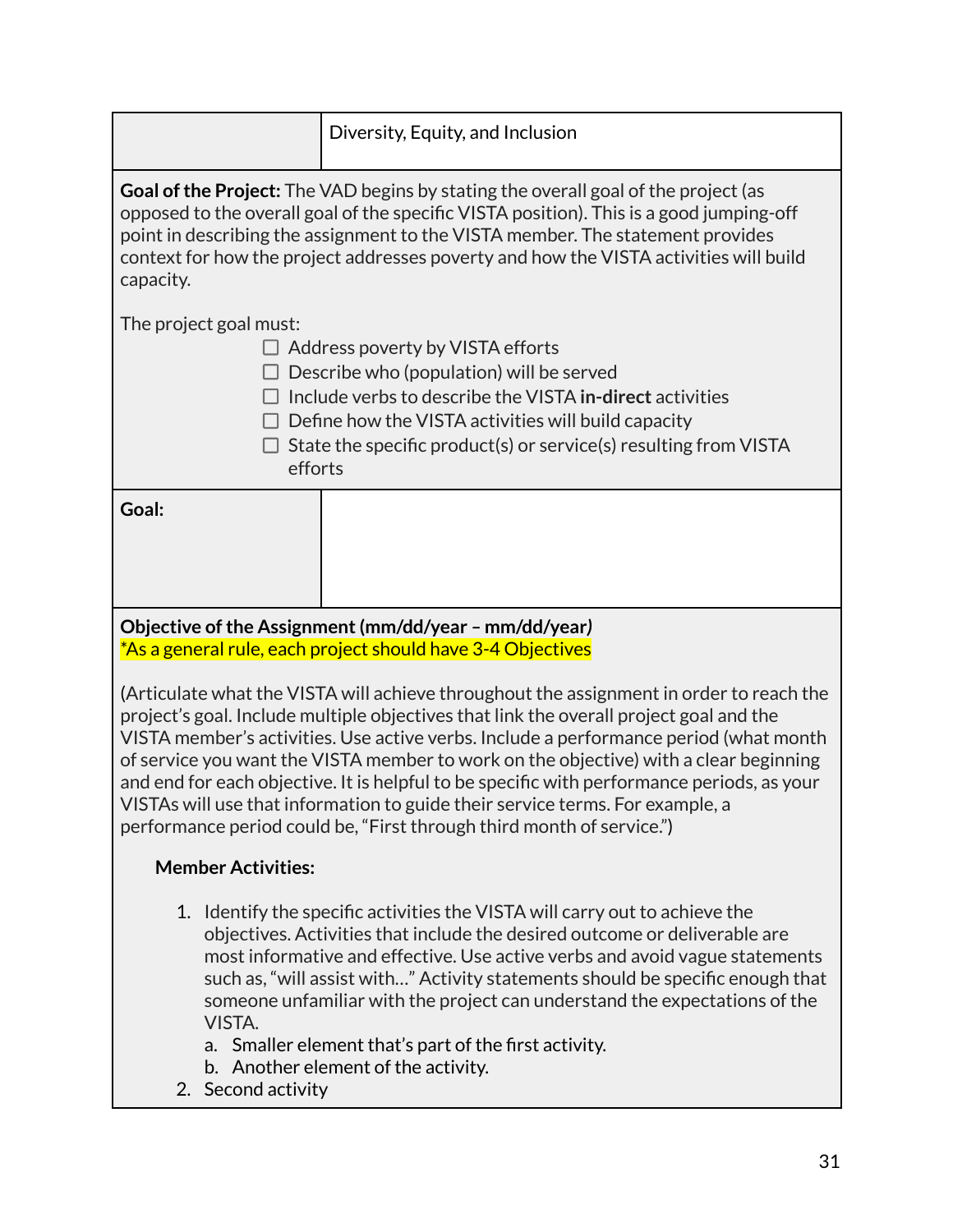| 3. Third activity.<br>a. Sub-activity (if applicable) |                           |  |
|-------------------------------------------------------|---------------------------|--|
| Objective #1:                                         |                           |  |
| Timeframe:                                            | (mm/dd/year - mm/dd/year) |  |
| <b>Member Activities:</b>                             |                           |  |
| (please number or use<br>bullet points)               |                           |  |
| Objective #2:                                         |                           |  |
| Timeframe:                                            | (mm/dd/year - mm/dd/year) |  |
| <b>Member Activities:</b>                             |                           |  |
| (please number or use<br>bullet points)               |                           |  |
| Objective #3:                                         |                           |  |
| Timeframe:                                            | (mm/dd/year - mm/dd/year) |  |
| <b>Member Activities:</b>                             |                           |  |
| (please number or use<br>bullet points)               |                           |  |
| Objective #4:                                         |                           |  |
| <b>Timeframe</b>                                      | (mm/dd/year - mm/dd/year) |  |
| <b>Member Activities:</b>                             |                           |  |
| (please number or use                                 |                           |  |